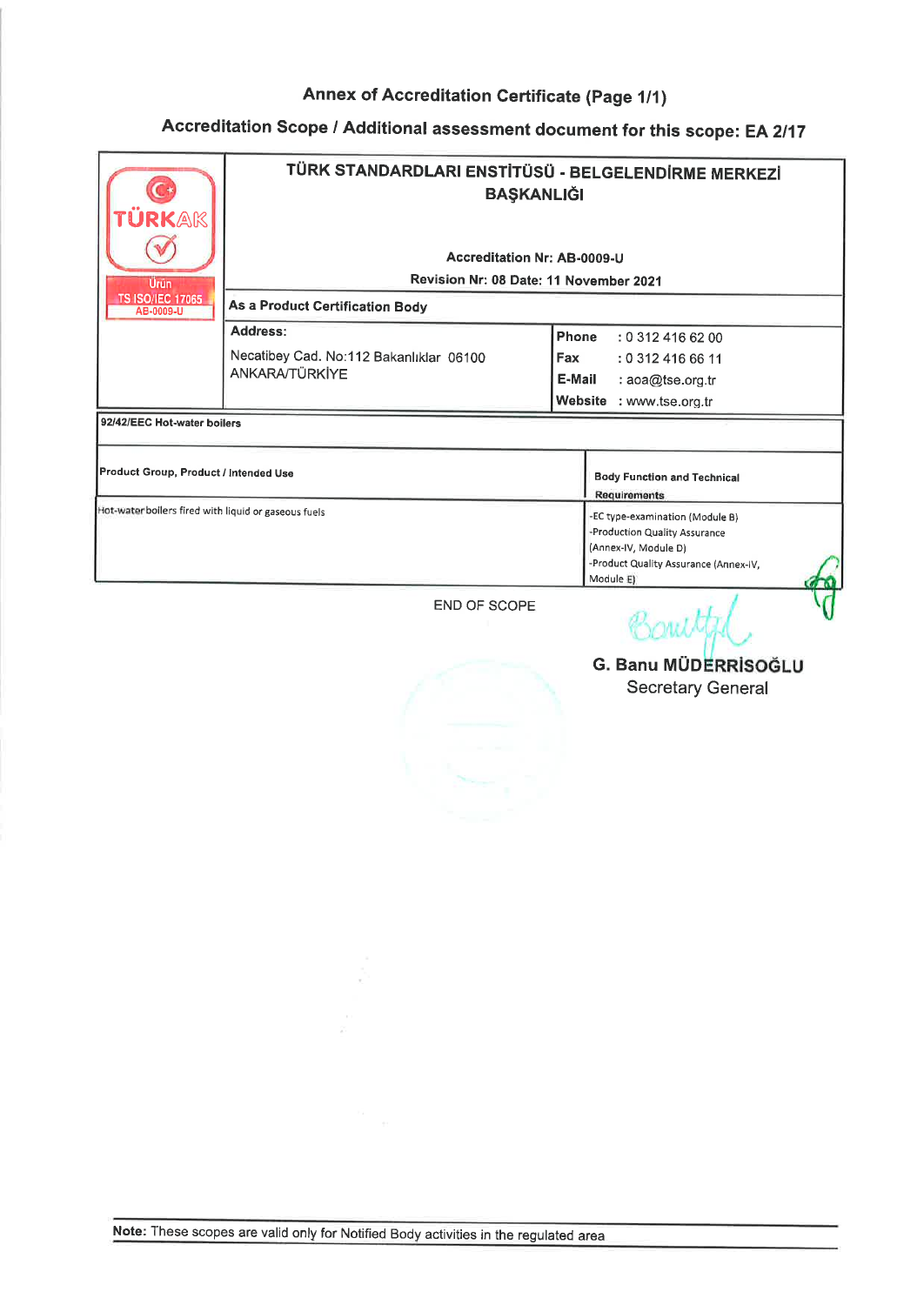| TÜRK STANDARDLARI ENSTİTÜSÜ - BELGELENDİRME MERKEZİ<br><b>BAŞKANLIĞI</b><br>ÜRKAK<br>Accreditation Nr: AB-0009-U<br>Revision Nr: 08 Date: 11 November 2021<br>Urün<br><b>TS ISO/IEC 17065</b><br><b>As a Product Certification Body</b><br>AB-0009-U |                                                                                                                                                                                                                                                                                                                                                                                                                                |                                                                                                                                                                                 |
|------------------------------------------------------------------------------------------------------------------------------------------------------------------------------------------------------------------------------------------------------|--------------------------------------------------------------------------------------------------------------------------------------------------------------------------------------------------------------------------------------------------------------------------------------------------------------------------------------------------------------------------------------------------------------------------------|---------------------------------------------------------------------------------------------------------------------------------------------------------------------------------|
|                                                                                                                                                                                                                                                      | Address:<br>Necatibey Cad. No:112 Bakanlıklar 06100<br><b>ANKARA/TÜRKİYE</b>                                                                                                                                                                                                                                                                                                                                                   | <b>Phone</b><br>: 0.3124166200<br><b>Fax</b><br>: 0 312 416 66 11<br>E-Mail<br>: aoa@tse.org.tr<br>Website : www.tse.org.tr                                                     |
|                                                                                                                                                                                                                                                      | Regulation (EU) No 305/2011 Construction products                                                                                                                                                                                                                                                                                                                                                                              |                                                                                                                                                                                 |
| Product Group, Product / Intended Use                                                                                                                                                                                                                |                                                                                                                                                                                                                                                                                                                                                                                                                                | <b>Body Function and Technical</b><br>Requirements                                                                                                                              |
| other civil engineering work).                                                                                                                                                                                                                       | Aggregates for uses with high safety requirements (2/2):<br>-Aggregates and fillers for concrete, mortar and grout (in buildings, roads and                                                                                                                                                                                                                                                                                    | Decision: 98/598/EC<br>AVCP system: System 2+<br>EN 12620:2002+A1:2008<br>EN 13055-1:2002<br>EN 13055-1:2002/AC:2004<br>EN 13055:2016<br>EN 13139:2002<br>EN 13139:2002/AC:2004 |
| other civil engineering works)                                                                                                                                                                                                                       | Aggregates for uses with high safety requirements (2/2) :<br>- Aggregates for unbound and hydraulically bound mixtures (for roads and                                                                                                                                                                                                                                                                                          | Decision: 98/598/EC<br>AVCP system: System 2+<br>EN 13055-2:2004                                                                                                                |
| other civil engineering works).                                                                                                                                                                                                                      | Aggregates for uses with high safety requirements (2/2):<br>- Aggregates for bituminous mixtures and surface treatments (for roads and                                                                                                                                                                                                                                                                                         | EN 13242:2002+A1:2007<br>Decision: 98/598/EC<br>AVCP system: System 2+<br>EN 13043:2002<br>EN 13043:2002/AC:2004                                                                |
| Aggregates for uses with high safety requirements (2/2):<br>: Railway ballast (for railway works).                                                                                                                                                   |                                                                                                                                                                                                                                                                                                                                                                                                                                | EN 13055-2:2004<br>Decision: 98/598/EC<br>AVCP system: System 2+<br>EN 13450:2002<br>EN 13450:2002/AC:2004                                                                      |
| Aggregates for uses with high safety requirements (2/2) :<br>- Armourstones (for hydraulic structures and other civil engineering works).                                                                                                            |                                                                                                                                                                                                                                                                                                                                                                                                                                | Decision: 98/598/EC<br>AVCP system: System 2+<br>EN 13383-1:2002<br>EN 13383-1:2002/AC:2004                                                                                     |
| Cements, building limes and other hydraulic binders:<br>for the manufacture of construction products).                                                                                                                                               | Common cements, including: -Portland cement, -Portland composite<br>cements: Portland-slag cement, Portland-silica fume cement,<br>Portland-pozzolana cement, Portland-fly ash cement, Portland-burnt shale<br>cement, Portland-limestone cement, Portland composite cement,<br>-Blastfurnace cements, -Pozzolanic cements, -Composite cements<br>(preparation of concrete, mortar, grout and other mixes for construction and | Decision: 97/555/EC<br>AVCP system: System 1+<br>EN 197-1:2011                                                                                                                  |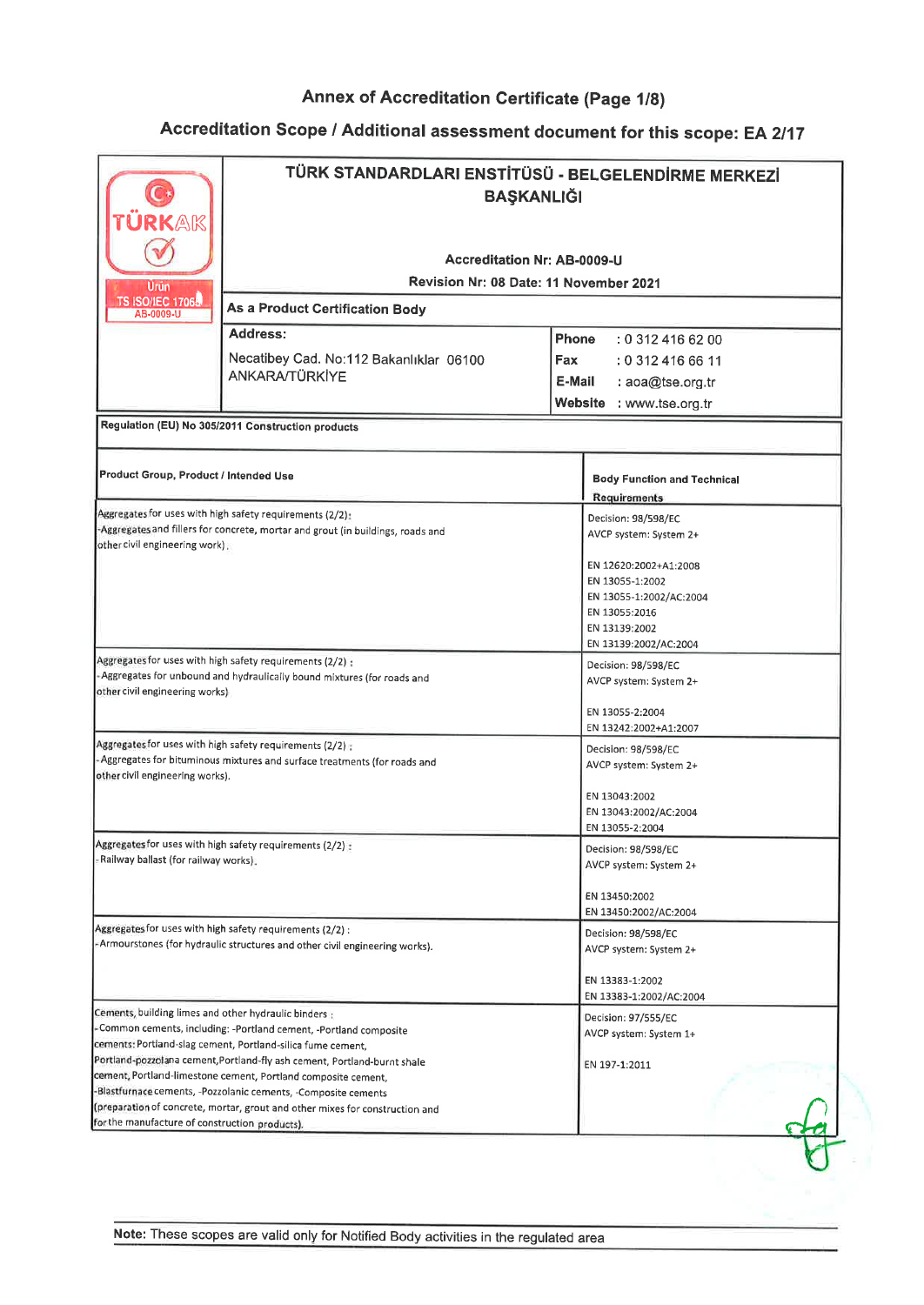## Accreditation Scope / Additional assessment document for this scope: EA 2/17

Ĩ.

| TÜRK STANDARDLARI ENSTİTÜSÜ - BELGELENDİRME MERKEZİ<br><b>BAŞKANLIĞI</b><br>TÜRKAK                       |                                                                                                                                                                |                                                                                                                                                                                              |  |  |  |
|----------------------------------------------------------------------------------------------------------|----------------------------------------------------------------------------------------------------------------------------------------------------------------|----------------------------------------------------------------------------------------------------------------------------------------------------------------------------------------------|--|--|--|
| Urun<br><b>TS ISO/IEC 17065</b><br>AB-0009-U                                                             | <b>Accreditation Nr: AB-0009-U</b><br>Revision Nr: 08 Date: 11 November 2021                                                                                   |                                                                                                                                                                                              |  |  |  |
|                                                                                                          | Regulation (EU) No 305/2011 Construction products                                                                                                              |                                                                                                                                                                                              |  |  |  |
| Product Group, Product / Intended Use                                                                    |                                                                                                                                                                | <b>Body Function and Technical</b><br><b>Requirements</b>                                                                                                                                    |  |  |  |
| Cements, building limes and other hydraulic binders :<br>for the manufacture of construction products).  | -Building limes, including: -Calcium limes, -Dolomitic limes, -Hydraulic limes<br>(preparation of concrete, mortar, grout and other mixes for construction and | Decision: 97/555/EC<br>AVCP system: System 2+<br>EN 459-1:2010                                                                                                                               |  |  |  |
| Masonry and related products (1/3):                                                                      | - Masonry units category I (in walls, columns and partitions )                                                                                                 | EN 459-1:2015<br>Decision: 97/740/EC<br>AVCP system: System 2+                                                                                                                               |  |  |  |
|                                                                                                          |                                                                                                                                                                | EN 771-1:2011+A1:2015<br>EN 771-2:2011+A1:2015<br>EN 771-3:2011+A1:2015<br>EN 771-4:2011+A1:2015<br>EN 771-5:2011+A1:2015<br>EN 771-6:2011+A1:2015                                           |  |  |  |
| Masonry and related products (1/3):                                                                      | Factory-made, designed masonry mortars (in walls, columns and partitions).                                                                                     | Decision: 97/740/EC<br>AVCP system: System 2+                                                                                                                                                |  |  |  |
| Products related to concrete, mortar and grout (1/2) ;<br>engineering works).                            | Concrete protection and repair products (for other uses in buildings and civil                                                                                 | EN 998-2:2016<br>Decision: 99/469/EC<br>AVCP system: System 2+<br>EN 1504-2:2004<br>EN 1504-3:2005<br>EN 1504-4:2004<br>EN 1504-5:2004<br>EN 1504-5:2013<br>EN 1504-6:2006<br>EN 1504-7:2006 |  |  |  |
| Products related to concrete, mortar and grout (1/2) :<br>- Admixtures (for concrete, mortar and grout). |                                                                                                                                                                | Decision: 99/469/EC<br>AVCP system: System 2+<br>EN 934-2:2009+A1:2012<br>EN 934-3:2009+A1:2012<br>EN 934-4:2009<br>EN 934-5:2007                                                            |  |  |  |
| Road construction products (1/2) :                                                                       | Bitumen (for road construction and surface treatment of roads).                                                                                                | Decision: 98/601/EC<br>AVCP system: System 2+<br>EN 12591:2009<br>EN 13808:2013<br>EN 15322:2013<br>EN 14023:2010<br>EN 13924:2006<br>EN 13924:2006/AC:2006                                  |  |  |  |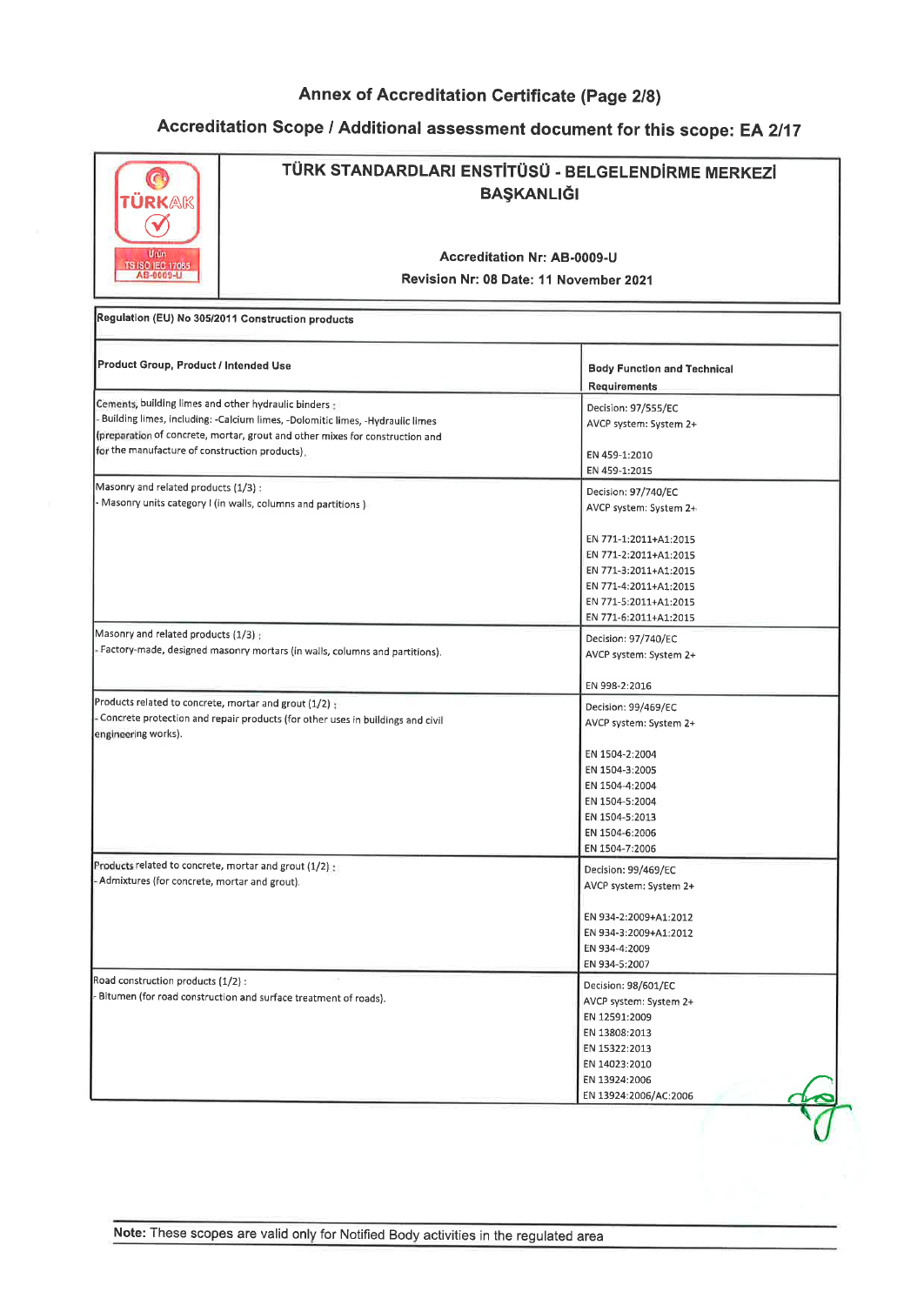| TÜRKAK<br>$\checkmark$<br>Urün<br>S ISO/EC 17085                                             | TÜRK STANDARDLARI ENSTİTÜSÜ - BELGELENDİRME MERKEZİ<br><b>BAŞKANLIĞI</b><br>Accreditation Nr: AB-0009-U<br>Revision Nr: 08 Date: 11 November 2021 |                                                                                                                                                                                                                                                                                                                                                                                                                                                                                                                                                            |  |  |
|----------------------------------------------------------------------------------------------|---------------------------------------------------------------------------------------------------------------------------------------------------|------------------------------------------------------------------------------------------------------------------------------------------------------------------------------------------------------------------------------------------------------------------------------------------------------------------------------------------------------------------------------------------------------------------------------------------------------------------------------------------------------------------------------------------------------------|--|--|
|                                                                                              | Regulation (EU) No 305/2011 Construction products                                                                                                 |                                                                                                                                                                                                                                                                                                                                                                                                                                                                                                                                                            |  |  |
| Product Group, Product / Intended Use                                                        |                                                                                                                                                   | <b>Body Function and Technical</b><br><b>Requirements</b>                                                                                                                                                                                                                                                                                                                                                                                                                                                                                                  |  |  |
| Road construction products (1/2) :                                                           | Bituminous mixtures (for road construction and surface treatment of roads),                                                                       | Decision: 98/601/EC<br>AVCP system: System 2+<br>EN 13108-1:2006<br>EN 13108-1:2006/AC:2008<br>EN 13108-1:2016<br>EN 13108-2:2006<br>EN 13108-2:2006/AC:2008<br>EN 13108-2:2016<br>EN 13108-3:2006<br>EN 13108-3:2006/AC:2008<br>EN 13108-3:2016<br>EN 13108-4:2006<br>EN 13108-4:2006/AC:2008<br>EN 13108-4:2016<br>EN 13108-5:2006<br>EN 13108-5:2006/AC:2008<br>EN 13108-5:2016<br>EN 13108-6:2006<br>EN 13108-6:2006/AC:2008<br>EN 13108-6:2016<br>EN 13108-7:2006<br>EN 13108-7:2006/AC:2008<br>EN 13108-7:2016<br>EN 13108-8:2016<br>EN 13108-9:2016 |  |  |
| Road construction products (1/2):<br>- Surface treatments (for surface treatments of roads). |                                                                                                                                                   | Decision: 98/601/EC<br>AVCP system: System 2+<br>EN 12273:2008<br>EN 12271:2006                                                                                                                                                                                                                                                                                                                                                                                                                                                                            |  |  |
| Road construction products (1/2):                                                            | - Bridge deck waterproofing products and kits (for bridge decks).                                                                                 | Decision: 98/601/EC<br>AVCP system: System 2+                                                                                                                                                                                                                                                                                                                                                                                                                                                                                                              |  |  |
| Membranes (1/3):<br>- Roof sheets (in buildings).                                            |                                                                                                                                                   | EN 14695:2010<br>Decision: 99/90/EC<br>AVCP system: System 2+<br>EN 13707:2004+A2:2009<br>EN 13956:2012                                                                                                                                                                                                                                                                                                                                                                                                                                                    |  |  |
| Membranes (1/3):<br>- Damp proofing sheets (in buildings).                                   |                                                                                                                                                   | Decision: 99/90/EC<br>AVCP system: System 2+<br>EN 13967:2012<br>EN 13969:2004<br>EN 13969:2004/A1:2006                                                                                                                                                                                                                                                                                                                                                                                                                                                    |  |  |
| Wood-based panels (1/2) :<br>elements in internal or external applications).                 | Unfaced overlaid and veneered or coated wood-based panels (for structural                                                                         | Decision: 97/462/EC<br>AVCP system: System 2+                                                                                                                                                                                                                                                                                                                                                                                                                                                                                                              |  |  |
|                                                                                              |                                                                                                                                                   | EN 13986:2004+A1:2015                                                                                                                                                                                                                                                                                                                                                                                                                                                                                                                                      |  |  |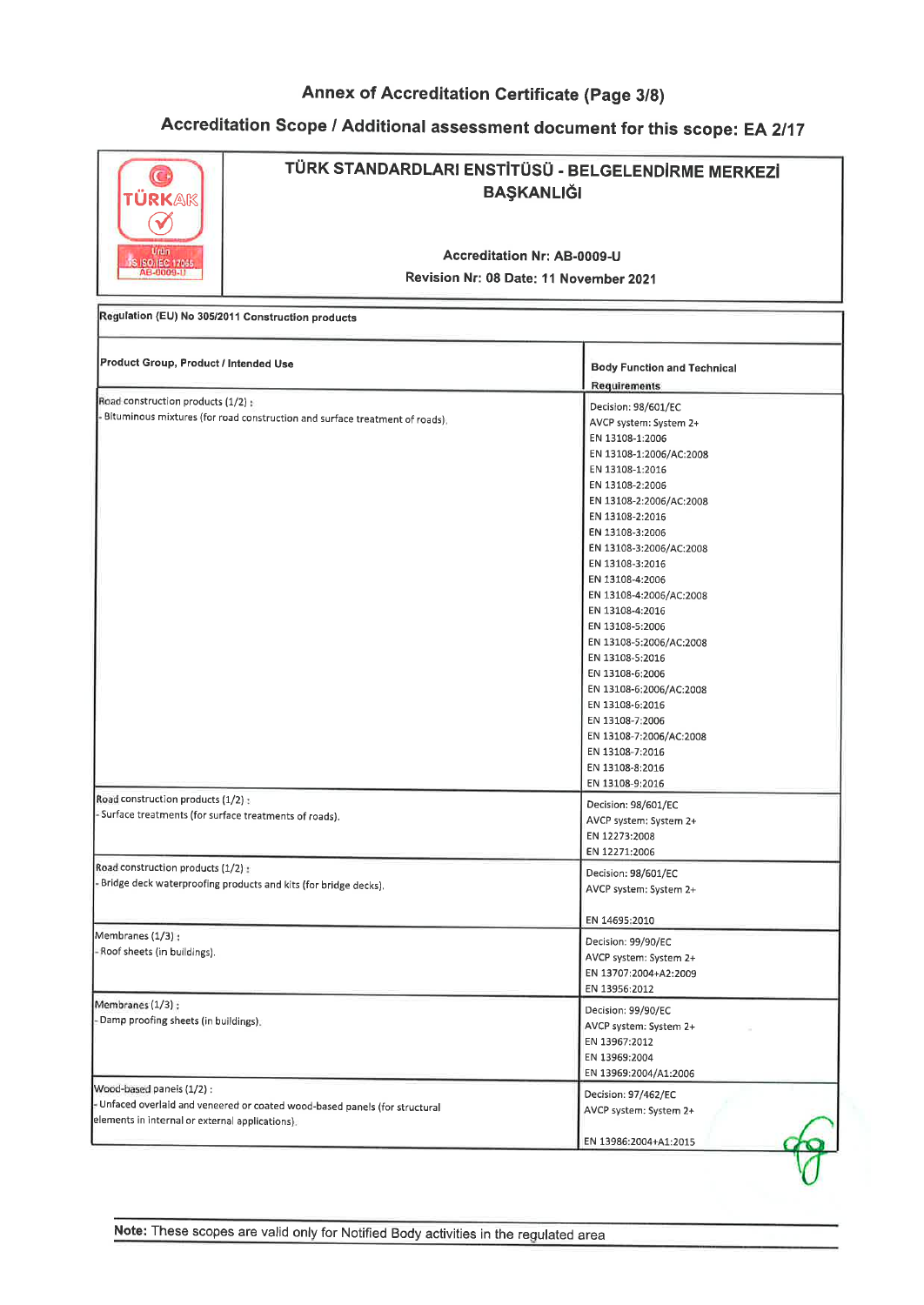## Accreditation Scope / Additional assessment document for this scope: EA 2/17

| <b>ÜRKAK</b><br><b>Urun</b><br>TS ISO/IEC 17065<br>AB-0009-U                                                  | TÜRK STANDARDLARI ENSTİTÜSÜ - BELGELENDİRME MERKEZİ<br><b>BAŞKANLIĞI</b><br><b>Accreditation Nr: AB-0009-U</b><br>Revision Nr: 08 Date: 11 November 2021                                                                                                                                                                                                                                                 |                                                                                                                                                                                                                                             |  |
|---------------------------------------------------------------------------------------------------------------|----------------------------------------------------------------------------------------------------------------------------------------------------------------------------------------------------------------------------------------------------------------------------------------------------------------------------------------------------------------------------------------------------------|---------------------------------------------------------------------------------------------------------------------------------------------------------------------------------------------------------------------------------------------|--|
|                                                                                                               | Regulation (EU) No 305/2011 Construction products                                                                                                                                                                                                                                                                                                                                                        |                                                                                                                                                                                                                                             |  |
| Product Group, Product / Intended Use                                                                         |                                                                                                                                                                                                                                                                                                                                                                                                          | <b>Body Function and Technical</b><br><b>Requirements</b>                                                                                                                                                                                   |  |
| Structural metallic products and ancillaries (1/4) :<br>and concrete structures).                             | Structural metallic sections/profiles: hot rolled, cold formed or otherwise<br>produced sections/profiles with various shapes (T, L, H, U, Z, I, channels,<br>angle, hollow, tubes), flat products (plate, sheet, strip), bars, castings,<br>forgings made of various metallic materials, unprotected or protected against<br>corrosion by coating (to be used in metal structures or in composite metal | Decision: 98/214/EC<br>AVCP system: System 2+<br>EN 10025-1:2004<br>EN 10210-1:2006<br>EN 10219-1:2006<br>EN 15088:2005<br>EN 10340:2007<br>EN 10340:2007/AC:2008<br>EN 15048-1:2007<br>EN 10343:2009<br>EN 10088-5:2009<br>EN 10088-4:2009 |  |
| Structural metallic products and ancillaries (2/4) $\pm$<br>not. (for uses in work's frames and foundations). | Structural metallic construction members: finished metallic products such as<br>trusses, girders, columns, stairs, ground piles, bearing piles and sheet piling,<br>cut to size sections designed for certain applications, and rails and sleepers.<br>They can be unprotected or protected against corrosion by coating, welded or                                                                      | Decision: 98/214/EC<br>AVCP system: System 2+<br>EN 1090-1:2009+A1:2011                                                                                                                                                                     |  |
| Structural metallic products and ancillaries (3/4) :                                                          | -Welding materials (for uses in structural metallic works).                                                                                                                                                                                                                                                                                                                                              | Decision: 98/214/EC<br>AVCP system: System 2+<br>EN 13479:2004<br>EN 13479:2017                                                                                                                                                             |  |
| Structural metallic products and ancillaries (4/4) :<br>uses in structural metallic works).                   | -Structural connectors: metallic rivets, bolts (nuts and washers) and H.R.<br>bolts (high strength friction grip bolts), studs, screws, railway fasteners (for                                                                                                                                                                                                                                           | Decision: 98/214/EC<br>AVCP system: System 2+<br>EN 14399-1:2015                                                                                                                                                                            |  |
| Power, control and communication cables (1/3):<br>For uses subject to regulations on reaction to fire         |                                                                                                                                                                                                                                                                                                                                                                                                          | Decision: 2011/284/EU<br>AVCP system: System 1+<br>EN 50575:2014/A1:2016<br>AVCP system: System 1+ Article 46<br>305/2011/EU (*)<br>EN 50575:2014/A1:2016<br>(*)Use of facilities outside the testing<br>laboratory of the notified body    |  |

Note: These scopes are valid only for Notified Body activities in the regulated area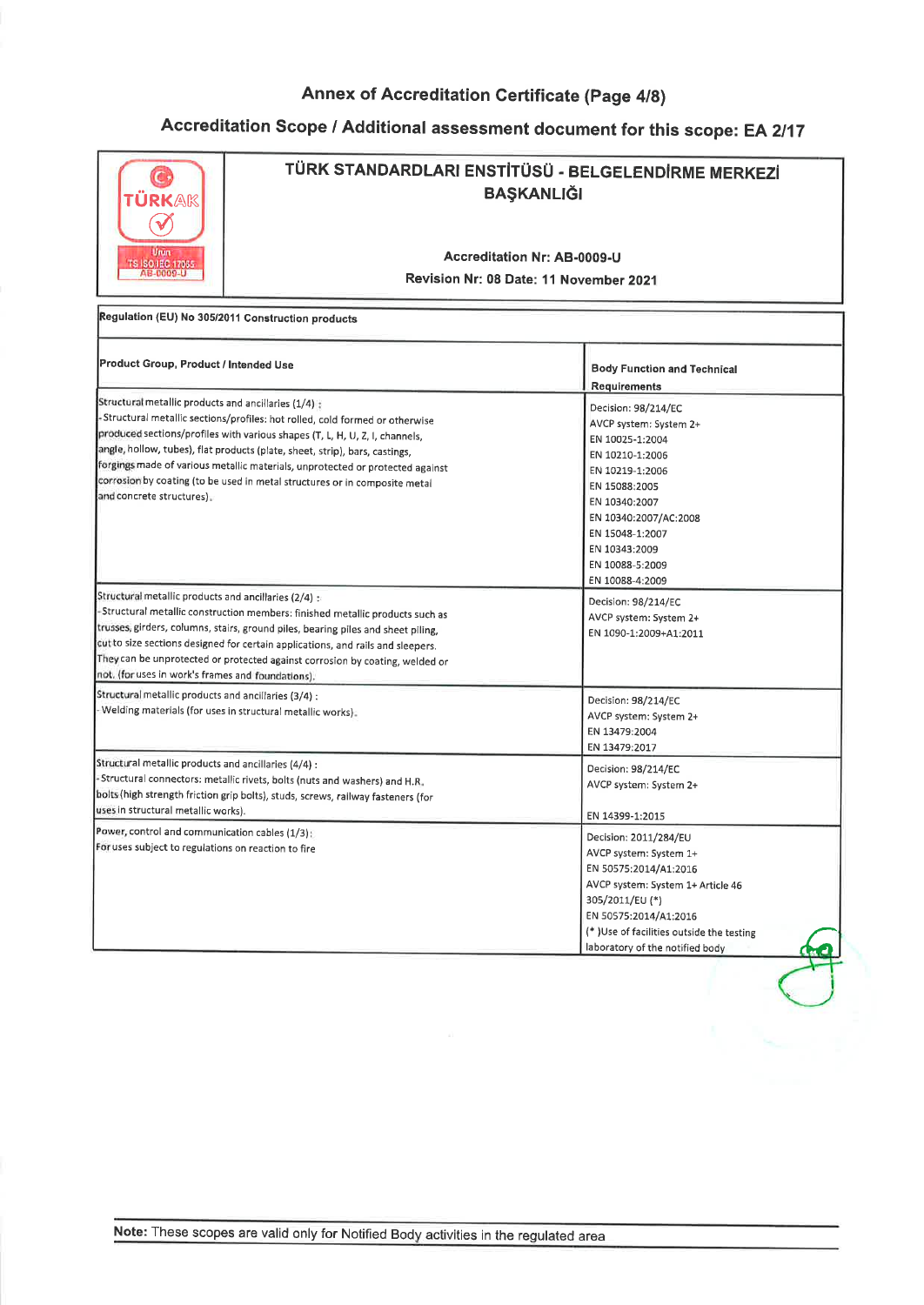| TÜRKAK<br>Urün<br>TS ISO/IEC 17055                                                           | TÜRK STANDARDLARI ENSTİTÜSÜ - BELGELENDİRME MERKEZİ<br><b>BAŞKANLIĞI</b><br>Accreditation Nr: AB-0009-U<br>Revision Nr: 08 Date: 11 November 2021                                                                                                                                                                                                                                                                                                                                                                                                                    |                                                                                                                                                                                                                                                                                                                                                                                                                                                                                                                                                                                                    |  |
|----------------------------------------------------------------------------------------------|----------------------------------------------------------------------------------------------------------------------------------------------------------------------------------------------------------------------------------------------------------------------------------------------------------------------------------------------------------------------------------------------------------------------------------------------------------------------------------------------------------------------------------------------------------------------|----------------------------------------------------------------------------------------------------------------------------------------------------------------------------------------------------------------------------------------------------------------------------------------------------------------------------------------------------------------------------------------------------------------------------------------------------------------------------------------------------------------------------------------------------------------------------------------------------|--|
|                                                                                              | Regulation (EU) No 305/2011 Construction products                                                                                                                                                                                                                                                                                                                                                                                                                                                                                                                    |                                                                                                                                                                                                                                                                                                                                                                                                                                                                                                                                                                                                    |  |
| Product Group, Product / Intended Use                                                        |                                                                                                                                                                                                                                                                                                                                                                                                                                                                                                                                                                      | <b>Body Function and Technical</b><br><b>Requirements</b>                                                                                                                                                                                                                                                                                                                                                                                                                                                                                                                                          |  |
| structural use).<br>consumption (4/5):                                                       | Precast normal/lightweight/autoclaved aerated concrete products (1/1):<br>Precast normal/lightweight/autoclaved aerated concrete products (for<br>Pipes, tanks and ancillaries not in contact with water intended for human<br>- Pipes (in installations in areas subject to reaction to fire regulations, used<br>for the transport/distribution/ storage of gas/fuel intended for the supply of<br>building heating/cooling systems, from the external storage reservoir or the<br>last pressure reduction unit of the network to the inlet of the heating/cooling | Decision: 99/94/EC<br>AVCP system: System 2+<br>EN 1168:2005+A3:2011<br>EN 12737:2004+A1:2007<br>EN 12794:2005+A1:2007<br>EN 12794:2005+A1:2007/AC:2008<br>EN 12843:2004<br>EN 13224:2011<br>EN 13225:2013<br>EN 13693:2004+A1:2009<br>EN 13747:2005+A2:2010<br>EN 13978-1:2005<br>EN 14843:2007<br>EN 14844:2006+A2:2011<br>EN 14991:2007<br>EN 14992:2007+A1:2012<br>EN 15037-1:2008<br>EN 15050:2007+A1:2012<br>EN 1520:2011<br>EN 15258:2008<br>EN 15037-2:2009+A1:2011<br>EN 15037-3:2009+A1:2011<br>EN 15037-4:2010+A1:2013<br>Decision: 99/472/EC<br>AVCP system: System 1<br>EN 14800:2007 |  |
| systems of the building).<br>consumption (4/5):<br>heating/cooling systems of the building). | Pipes, tanks and ancillaries not in contact with water intended for human<br>- Valves and taps (in installations in areas subject to reaction to fire<br>regulations, used for the transport/distribution/ storage of gas/fuel intended<br>for the supply of building heating/cooling systems, from the external storage<br>reservoir or the last pressure reduction unit of the network to the inlet of the                                                                                                                                                         | Decision: 99/472/EC<br>AVCP system: System 1<br>EN 331:1998<br>EN 331:1998/A1:2010<br>EN 15069:2008                                                                                                                                                                                                                                                                                                                                                                                                                                                                                                |  |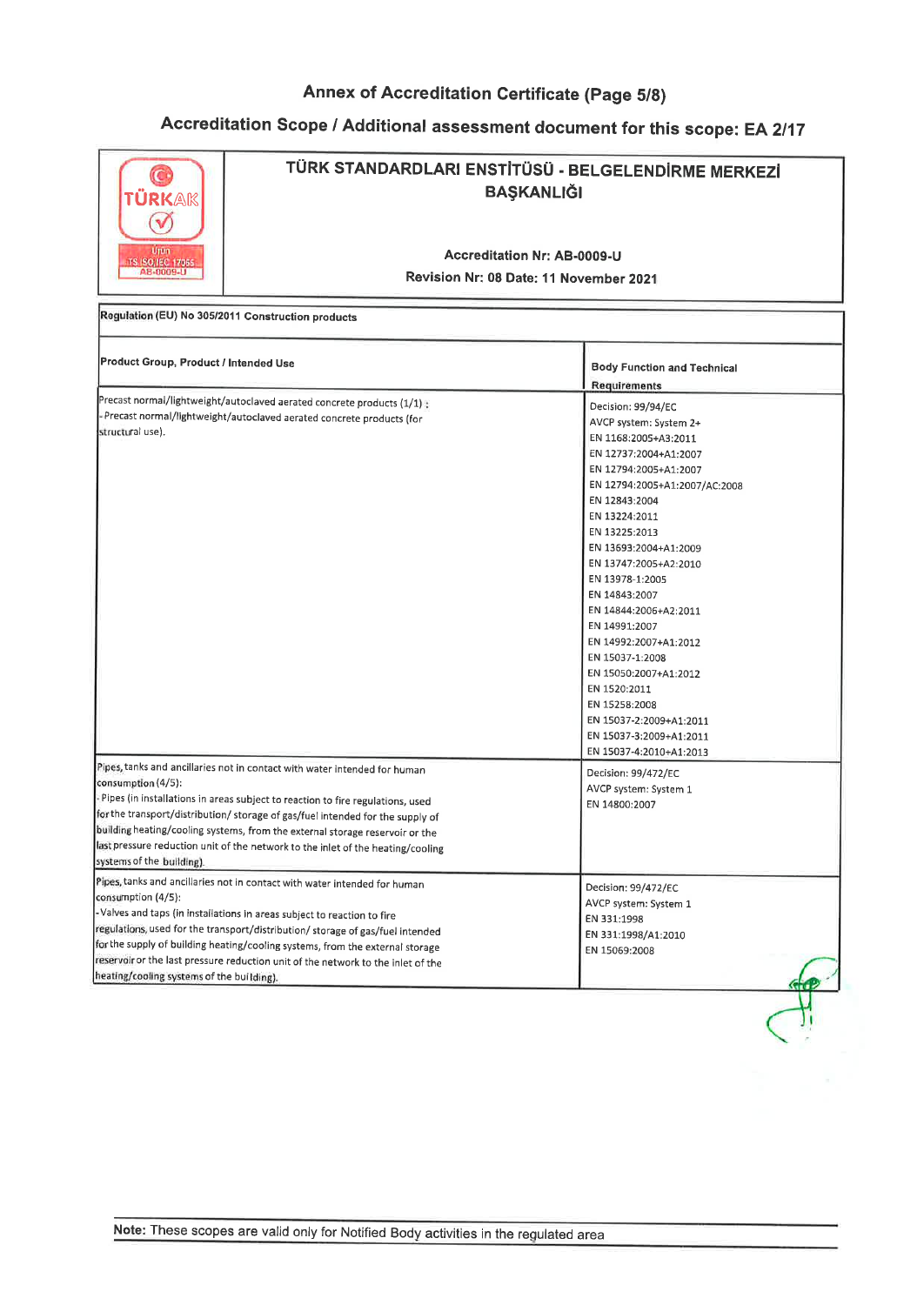| RKAK<br>Urün<br>TS ISO/IEC 17065                                                                                                                                                 | TÜRK STANDARDLARI ENSTİTÜSÜ - BELGELENDİRME MERKEZİ<br><b>BAŞKANLIĞI</b><br>Accreditation Nr: AB-0009-U<br>Revision Nr: 08 Date: 11 November 2021<br>Regulation (EU) No 305/2011 Construction products |                                                                                                                                                                                                                                                                                                                                                                                                                          |  |
|----------------------------------------------------------------------------------------------------------------------------------------------------------------------------------|--------------------------------------------------------------------------------------------------------------------------------------------------------------------------------------------------------|--------------------------------------------------------------------------------------------------------------------------------------------------------------------------------------------------------------------------------------------------------------------------------------------------------------------------------------------------------------------------------------------------------------------------|--|
| Product Group, Product / Intended Use                                                                                                                                            |                                                                                                                                                                                                        | <b>Body Function and Technical</b><br><b>Requirements</b>                                                                                                                                                                                                                                                                                                                                                                |  |
| Chimneys, flues and specific products (1/1) :<br>and attached chimneys (chimneys).                                                                                               | Prefabricated chimneys (storey height elements), flue liners (elements or<br>blocks), multi-shell chimney (elements or blocks), single walled chimneys                                                 | Decision: 95/467/EC<br>AVCP system: System 2+<br>EN 12446:2011<br>EN 13063-1:2005+A1:2007<br>EN 13063-2:2005+A1:2007<br>EN 13063-3:2007<br>EN 13069:2005<br>EN 13084-5:2005<br>EN 13084-5:2005/AC:2006<br>EN 13084-7:2012<br>EN 14471:2013+A1:2015<br>EN 1457-1:2012<br>EN 1457-2:2012<br>EN 14989-1:2007<br>EN 14989-2:2007<br>EN 1806:2006<br>EN 1856-1:2009<br>EN 1856-2:2009<br>EN 1857:2010<br>EN 1858:2008+A1:2011 |  |
| Doors, windows, shutters, blinds, gates and related building hardware (1/1):<br>Windows (with or without related hardware) (fire/smoke compartmentation<br>and on escape routes) |                                                                                                                                                                                                        | Decision: 99/93/EC<br>AVCP system: System 1<br>EN 16034:2014                                                                                                                                                                                                                                                                                                                                                             |  |
| compartmentation and on escape routes)                                                                                                                                           | Doors, windows, shutters, blinds, gates and related building hardware (1/1):<br>Doors and gates (with or without related hardware) (fire/smoke                                                         | Decision: 99/93/EC<br>AVCP system: System 1<br>EN 16034:2014<br>EN 14351-1:2006+A2:2016                                                                                                                                                                                                                                                                                                                                  |  |
| Circulation fixtures (1/2) :<br>circulation areas)                                                                                                                               | . Road traffic signs and traffic control devices installed permanently for<br>vehicular and pedestrian uses: traffic lights and fixed danger lamps (for                                                | Decision: 96/579/EC<br>AVCP System : System 1<br>EN 12368:2006<br>EN 12368:2015<br>U O                                                                                                                                                                                                                                                                                                                                   |  |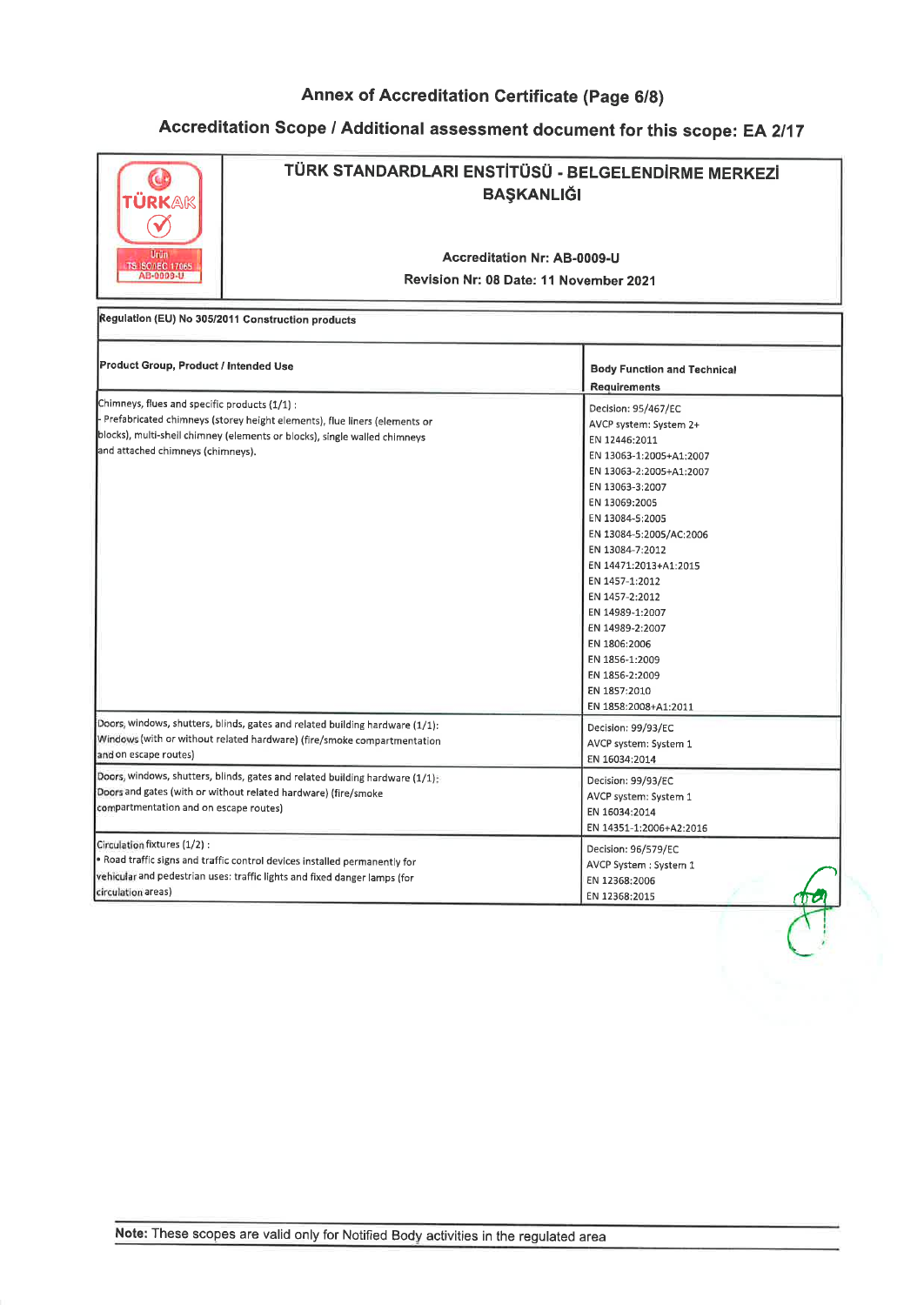# Accreditation Scope / Additional assessment document for this scope: EA 2/17

Ï

| TÜRKAK<br>V<br>Urun                               | TÜRK STANDARDLARI ENSTİTÜSÜ - BELGELENDİRME MERKEZİ<br><b>BAŞKANLIĞI</b><br><b>Accreditation Nr: AB-0009-U</b>                                            |                                                                                                                                                                                                                                                                                                                                                                                                                                                                                                                                                                                                                                                                                                                                                                                                                                                                                                                                                                                                                                                                            |  |  |  |
|---------------------------------------------------|-----------------------------------------------------------------------------------------------------------------------------------------------------------|----------------------------------------------------------------------------------------------------------------------------------------------------------------------------------------------------------------------------------------------------------------------------------------------------------------------------------------------------------------------------------------------------------------------------------------------------------------------------------------------------------------------------------------------------------------------------------------------------------------------------------------------------------------------------------------------------------------------------------------------------------------------------------------------------------------------------------------------------------------------------------------------------------------------------------------------------------------------------------------------------------------------------------------------------------------------------|--|--|--|
| <b>TS ISO/IEC 17065</b><br>AB-0009-U              | Revision Nr: 08 Date: 11 November 2021                                                                                                                    |                                                                                                                                                                                                                                                                                                                                                                                                                                                                                                                                                                                                                                                                                                                                                                                                                                                                                                                                                                                                                                                                            |  |  |  |
| Regulation (EU) No 305/2011 Construction products |                                                                                                                                                           |                                                                                                                                                                                                                                                                                                                                                                                                                                                                                                                                                                                                                                                                                                                                                                                                                                                                                                                                                                                                                                                                            |  |  |  |
| Product Group, Product / Intended Use             |                                                                                                                                                           | <b>Body Function and Technical</b><br><b>Requirements</b>                                                                                                                                                                                                                                                                                                                                                                                                                                                                                                                                                                                                                                                                                                                                                                                                                                                                                                                                                                                                                  |  |  |  |
| Thermal insulating products (2/2) :               | · Thermal insulating products (factory-made products and products intended<br>to be formed in-situ) (for uses subject to regulations on reaction to fire) | Decision: 99/91/EC<br>AVCP System : System 1<br>EN 13162:2012+A1:2015<br>EN 13163:2012+A1:2015<br>EN 13163:2012+A2:2016<br>EN 13164:2012+A1:2015<br>EN 13165:2012+A1:2015<br>EN 13165:2012+A2:2016<br>EN 13166:2012+A1:2015<br>EN 13166:2012+A2:2016<br>EN 13167:2012+A1:2015<br>EN 13168:2012+A1:2015<br>EN 13169:2012+A1:2015<br>EN 13170:2012+A1:2015<br>EN 13171:2012+A1:2015<br>EN 14063-1:2004<br>EN 14063-1:2004/AC:2006<br>EN 14064-1:2010<br>EN 14064-1:2018<br>EN 14303:2009+A1:2013<br>EN 14303:2015<br>EN 14304:2009+A1:2013<br>EN 14304:2015<br>EN 14305:2009+A1:2013<br>EN 14305:2015<br>EN 14306:2009+A1:2013<br>EN 14306:2015<br>EN 14307:2009+A1:2013<br>EN 14307:2015<br>EN 14308:2009+A1:2013<br>EN 14308:2015<br>EN 14309:2009+A1:2013<br>EN 14309:2015<br>EN 14313:2009+A1:2013<br>EN 14313:2015<br>EN 14314:2009+A1:2013<br>EN 14314:2015<br>EN 14315-1:2013<br>EN 14318-1:2013<br>EN 14319-1:2013<br>EN 14320-1:2013<br>EN 14933:2007<br>EN 14934:2007<br>EN 15732:2012<br>EN 15501:2013<br>EN 15501:2015<br>EN 16069:2012<br>EN 16069:2012+A1:2015 |  |  |  |
| to fire regulations)                              | Roof coverings, rooflights, roof windows and ancillary products (2/6) :<br>Factory-bonded composite or sandwich panels (for uses subject to reaction      | Decision: 98/436/EC<br>AVCP System : System 1<br>EN 14509:2013                                                                                                                                                                                                                                                                                                                                                                                                                                                                                                                                                                                                                                                                                                                                                                                                                                                                                                                                                                                                             |  |  |  |

Note: These scopes are valid only for Notified Body activities in the regulated area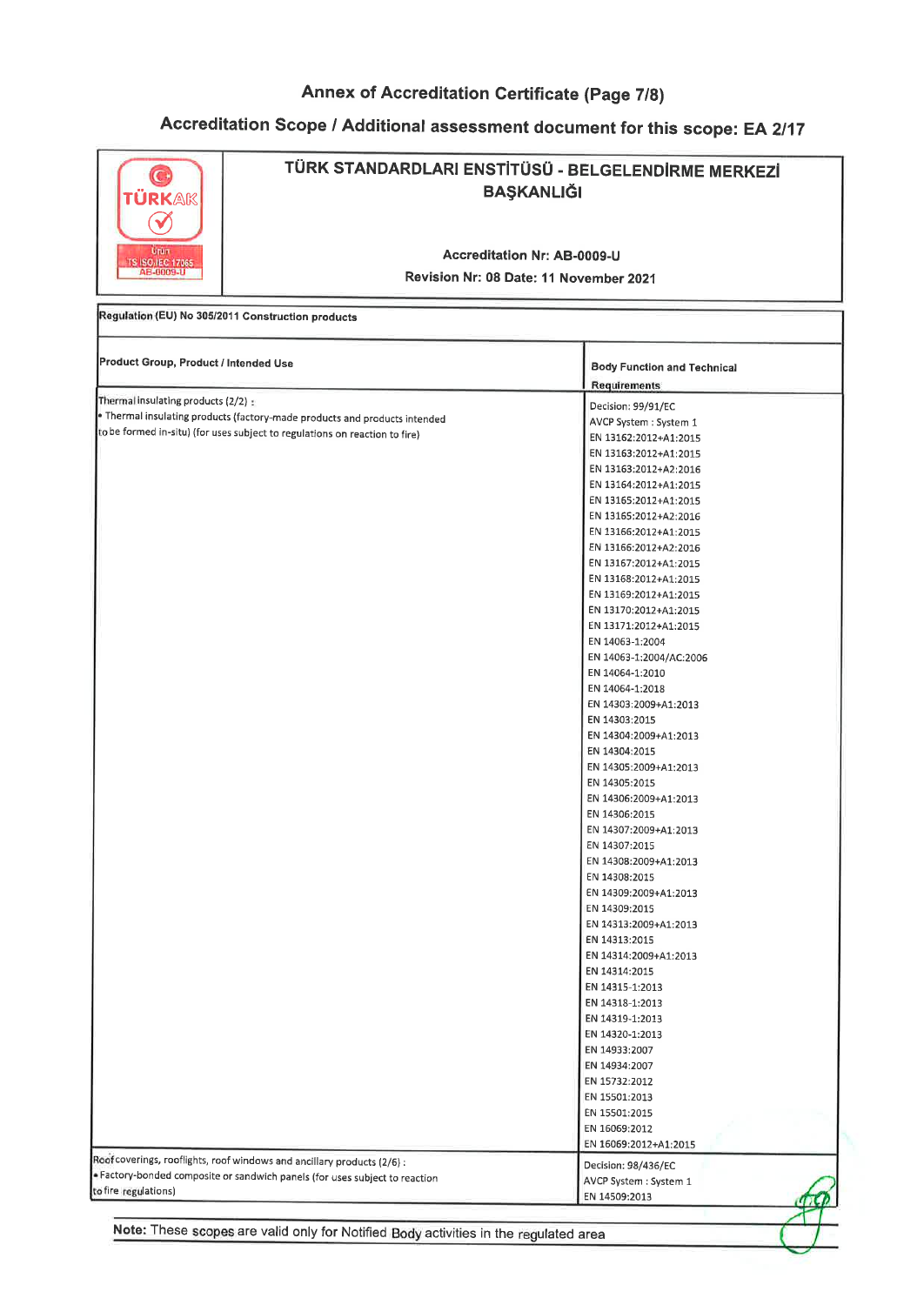# Accreditation Scope / Additional assessment document for this scope: EA 2/17



| <b>Product Group, Product / Intended Use</b>                               | <b>Body Function and Technical</b> |
|----------------------------------------------------------------------------|------------------------------------|
|                                                                            | Requirements                       |
| Internal and external wall and ceiling finishes (3/5) :                    | Decision: 98/437/EC                |
| . Panels (as internal or external finishes in walls or ceilings subject to | AVCP System : System 1             |
| reaction to fire regulations)                                              | EN 14509:2013                      |
|                                                                            |                                    |

END OF SCOPE

Bouild **G. Banu MÜDERRISOĞLU** 

Secretary General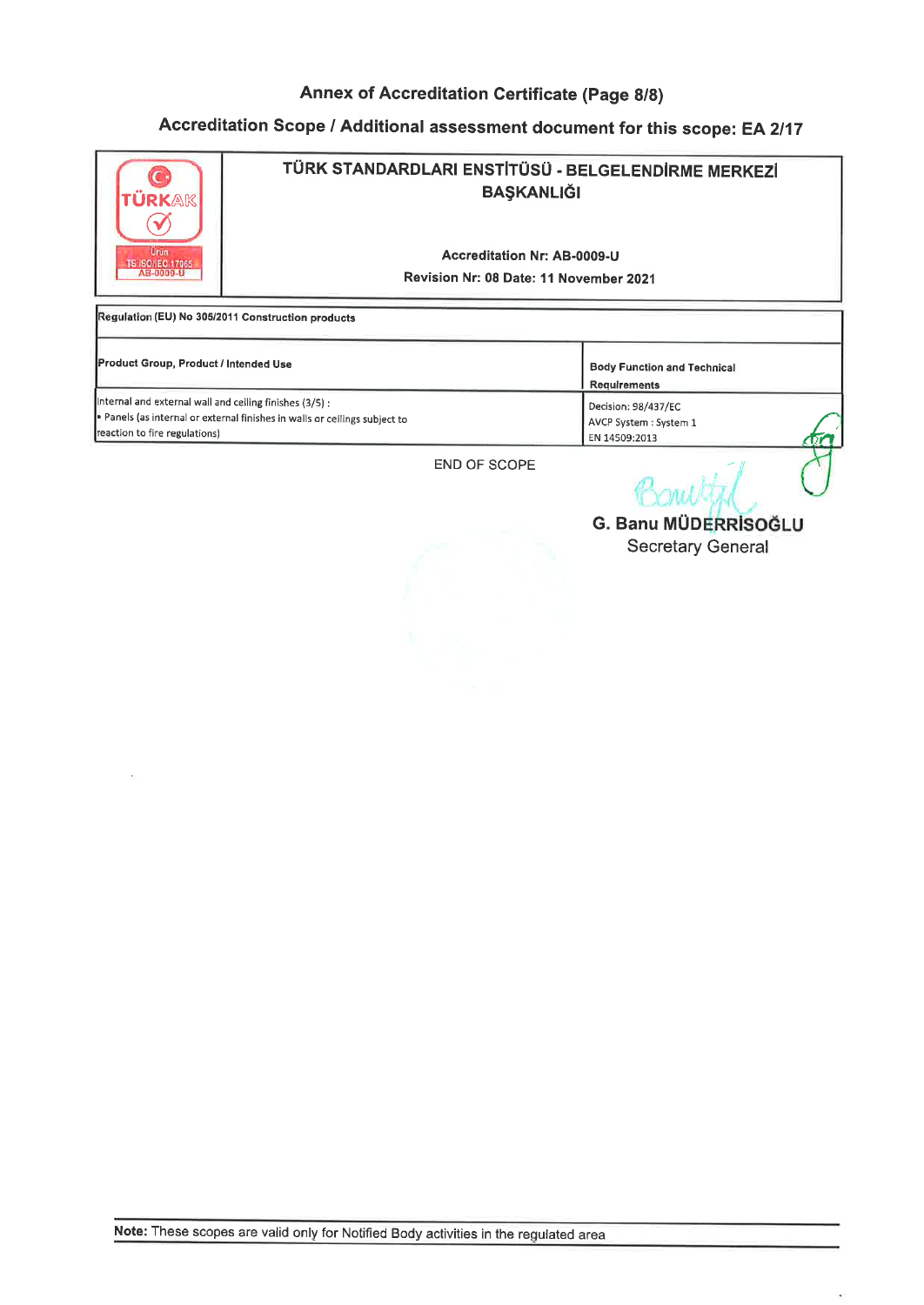| <b>KAK</b>                                          | TÜRK STANDARDLARI ENSTİTÜSÜ - BELGELENDİRME MERKEZİ<br><b>BAŞKANLIĞI</b>                          |                                                                              |  |  |
|-----------------------------------------------------|---------------------------------------------------------------------------------------------------|------------------------------------------------------------------------------|--|--|
|                                                     |                                                                                                   |                                                                              |  |  |
|                                                     | <b>Accreditation Nr: AB-0009-U</b>                                                                |                                                                              |  |  |
| Urün                                                | Revision Nr: 08 Date: 11 November 2021                                                            |                                                                              |  |  |
| <b>TS ISO/IEC 17065</b><br>AB-0009-U                | As a Product Certification Body                                                                   |                                                                              |  |  |
|                                                     | <b>Address:</b>                                                                                   | Phone<br>0 312 416 62 00                                                     |  |  |
|                                                     | Necatibey Cad. No:112 Bakanlıklar 06100                                                           | Fax<br>: 0 312 416 66 11                                                     |  |  |
|                                                     | ANKARA/TÜRKİYE                                                                                    | E-Mail<br>: aoa@tse.org.tr                                                   |  |  |
|                                                     |                                                                                                   | Website<br>: www.tse.org.tr                                                  |  |  |
|                                                     | 2014/34/EU Equipment and protective systems intended for use in potentially explosive atmospheres |                                                                              |  |  |
|                                                     |                                                                                                   |                                                                              |  |  |
| Product Group, Product / Intended Use               |                                                                                                   | <b>Body Function and Technical</b>                                           |  |  |
|                                                     |                                                                                                   | <b>Requirements</b>                                                          |  |  |
|                                                     | Equipment and protective systems intended for use in potentially explosive                        | -Internal production control (Module A)                                      |  |  |
| atmospheres                                         |                                                                                                   | and the communication of the technical                                       |  |  |
|                                                     |                                                                                                   | documentation as: 2014/34/EU Art. 13.1                                       |  |  |
| Group I electrical                                  |                                                                                                   | (b) (ii) (Annex VIII)                                                        |  |  |
| Group I non-electrical                              |                                                                                                   | -Conformity to type based on Product                                         |  |  |
| Group II gas electrical<br>Group II dust electrical |                                                                                                   | Quality Assurance (Module E) (Annex                                          |  |  |
| Group II gas non-electrical                         |                                                                                                   | VII)<br>- Conformity based on unit verification                              |  |  |
| Group II dust non-electrical                        |                                                                                                   | (Module G) (Annex IX)                                                        |  |  |
|                                                     |                                                                                                   | - Conformity to type based on quality                                        |  |  |
|                                                     |                                                                                                   | assurance of the production process                                          |  |  |
|                                                     |                                                                                                   | (Module D) (Annex IV)                                                        |  |  |
|                                                     |                                                                                                   | - Conformity to type based on internal                                       |  |  |
|                                                     |                                                                                                   | production control plus supervised<br>product testing (Module C1) (Annex VI) |  |  |
|                                                     |                                                                                                   | - Conformity to type based on product                                        |  |  |
|                                                     |                                                                                                   | verification (Module F) (Annex V)                                            |  |  |
|                                                     |                                                                                                   | - EU-Type Examination (Module B)                                             |  |  |
|                                                     |                                                                                                   | (Annex III)                                                                  |  |  |
|                                                     | <b>END OF SCOPE</b>                                                                               |                                                                              |  |  |
|                                                     |                                                                                                   | <b>G. Banu MÜDERRİSOĞLU</b><br><b>Secretary General</b>                      |  |  |
|                                                     |                                                                                                   |                                                                              |  |  |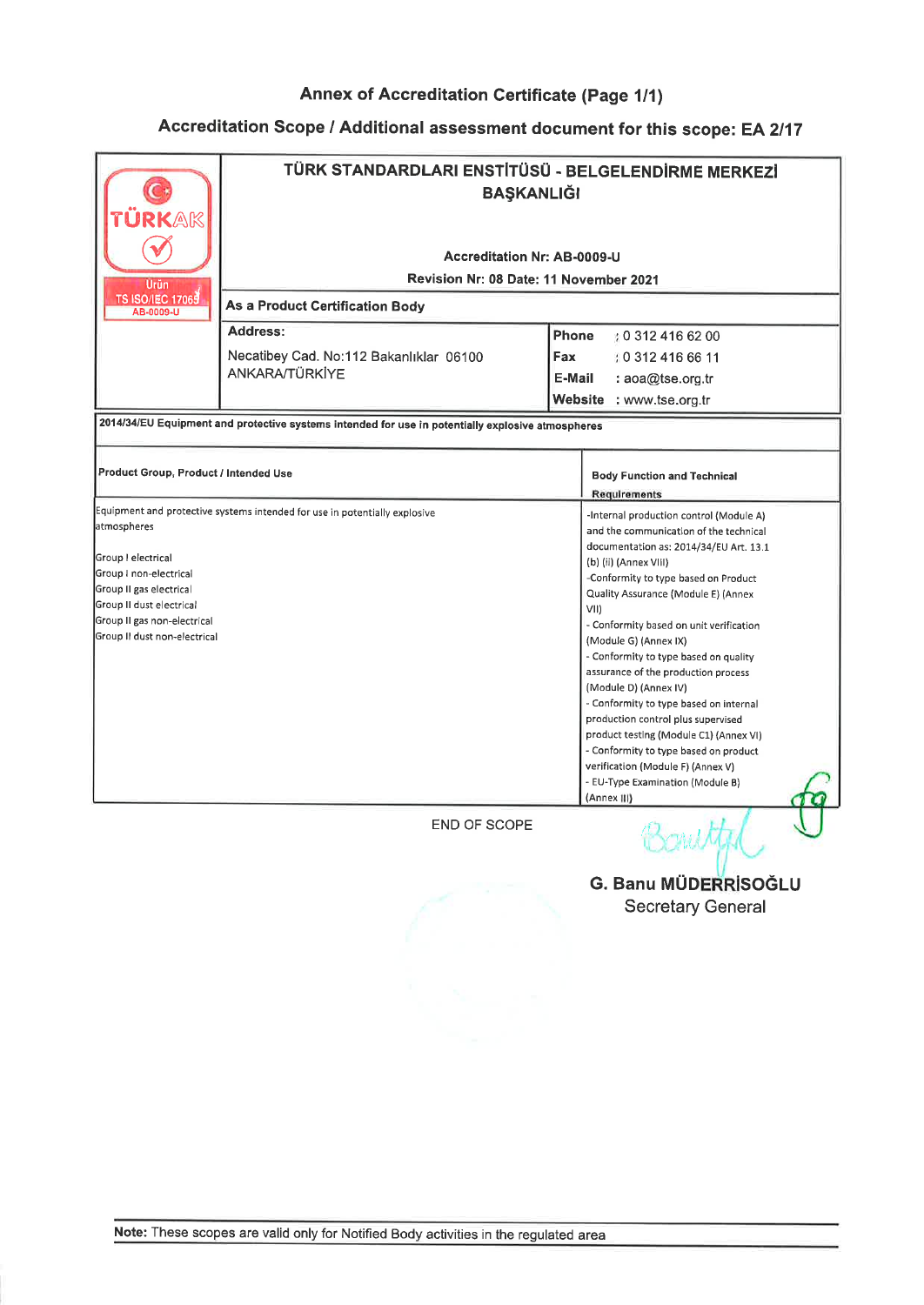## Accreditation Scope / Additional assessment document for this scope: EA 2/17

| ÜRKAK                                 | TÜRK STANDARDLARI ENSTİTÜSÜ - BELGELENDİRME MERKEZİ<br><b>BAŞKANLIĞI</b> |                                                                                                                                                                                                                                                                                                                                                                                                                                                    |  |
|---------------------------------------|--------------------------------------------------------------------------|----------------------------------------------------------------------------------------------------------------------------------------------------------------------------------------------------------------------------------------------------------------------------------------------------------------------------------------------------------------------------------------------------------------------------------------------------|--|
|                                       | Accreditation Nr: AB-0009-U                                              |                                                                                                                                                                                                                                                                                                                                                                                                                                                    |  |
| Urün                                  | Revision Nr: 08 Date: 11 November 2021                                   |                                                                                                                                                                                                                                                                                                                                                                                                                                                    |  |
| <b>TS ISO/IEC 17065</b><br>AB-0009-U  | <b>As a Product Certification Body</b>                                   |                                                                                                                                                                                                                                                                                                                                                                                                                                                    |  |
|                                       | Address:                                                                 | <b>Phone</b><br>: 0.3124166200                                                                                                                                                                                                                                                                                                                                                                                                                     |  |
|                                       | Necatibey Cad. No:112 Bakanlıklar 06100                                  | Fax<br>: 0 312 416 66 11                                                                                                                                                                                                                                                                                                                                                                                                                           |  |
|                                       | <b>ANKARA/TÜRKİYE</b>                                                    | E-Mail<br>: aoa@tse.org.tr                                                                                                                                                                                                                                                                                                                                                                                                                         |  |
|                                       |                                                                          | Website : www.tse.org.tr                                                                                                                                                                                                                                                                                                                                                                                                                           |  |
|                                       | 2014/33/EU Lifts and Safety Components for Lifts                         |                                                                                                                                                                                                                                                                                                                                                                                                                                                    |  |
| Product Group, Product / Intended Use |                                                                          | <b>Body Function and Technical</b><br><b>Requirements</b>                                                                                                                                                                                                                                                                                                                                                                                          |  |
| Lifts                                 |                                                                          | -EU-type examination of lifts (Annex<br>$IV-B$<br>-Conformity Based on Unit Verification<br>for Lifts (Annex VIII)<br>-Final Inspection for Lifts (Annex V)<br>-Conformity to type based on product<br>quality assurance for lifts (Annex X)<br>-Conformity based on full quality<br>assurance plus design examination for<br>lifts (Annex XI)<br>-Conformity to type based on production<br>quality assurance for lifts (Annex XII)<br><b>CDC</b> |  |
|                                       | <b>END OF SCOPE</b>                                                      |                                                                                                                                                                                                                                                                                                                                                                                                                                                    |  |



Banu G. Banu MÜDERRİSOĞLU Secretary General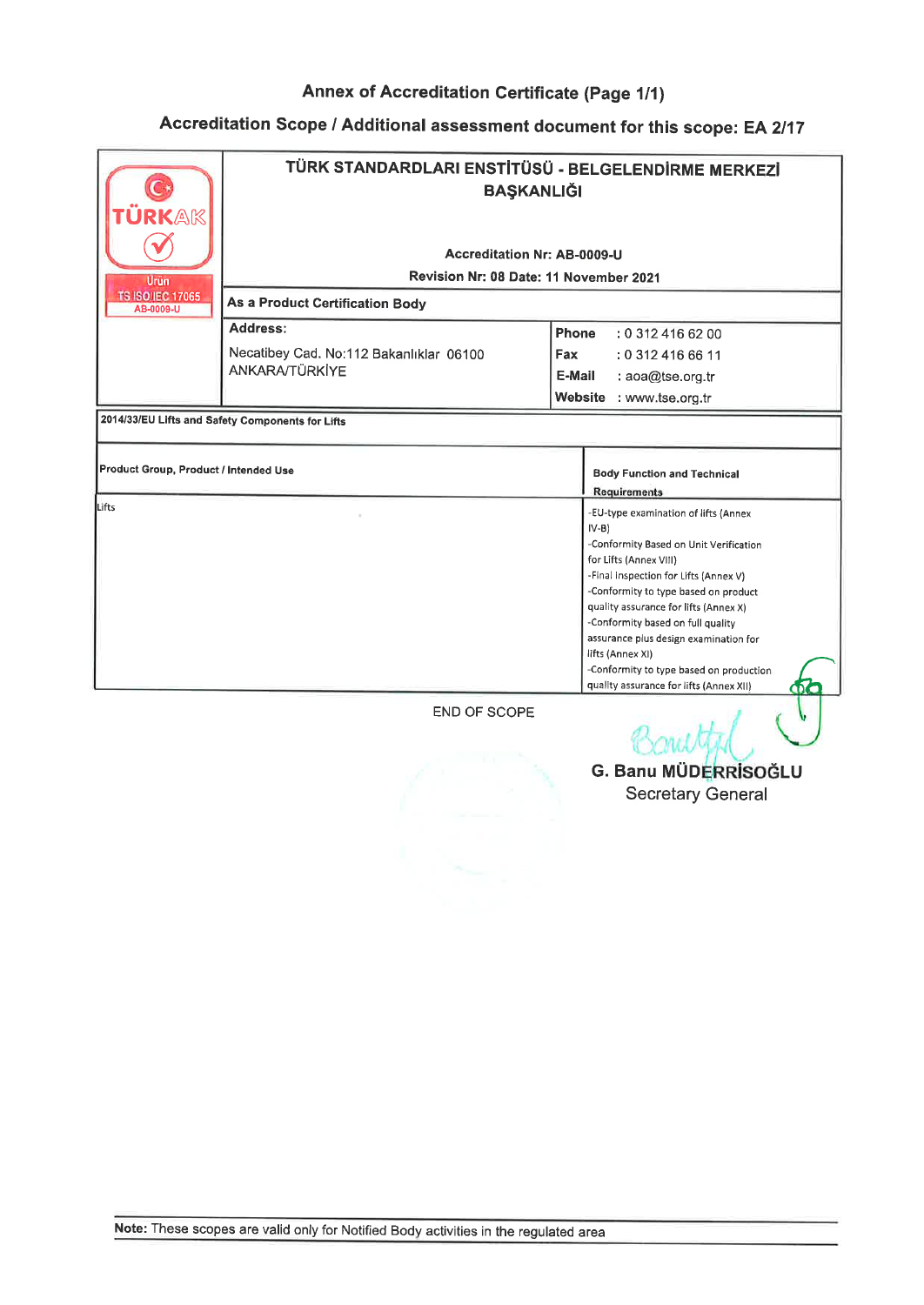| TÜRK STANDARDLARI ENSTİTÜSÜ - BELGELENDİRME MERKEZİ<br><b>BAŞKANLIĞI</b> |                                                                                     |                                              |                                                                                                                                                                                                                                                                                                                                                                                                                                                                                                                                                                                                                                                                                                                                                                                                                                                                                                                                                                                                                                           |
|--------------------------------------------------------------------------|-------------------------------------------------------------------------------------|----------------------------------------------|-------------------------------------------------------------------------------------------------------------------------------------------------------------------------------------------------------------------------------------------------------------------------------------------------------------------------------------------------------------------------------------------------------------------------------------------------------------------------------------------------------------------------------------------------------------------------------------------------------------------------------------------------------------------------------------------------------------------------------------------------------------------------------------------------------------------------------------------------------------------------------------------------------------------------------------------------------------------------------------------------------------------------------------------|
|                                                                          |                                                                                     |                                              |                                                                                                                                                                                                                                                                                                                                                                                                                                                                                                                                                                                                                                                                                                                                                                                                                                                                                                                                                                                                                                           |
|                                                                          |                                                                                     |                                              |                                                                                                                                                                                                                                                                                                                                                                                                                                                                                                                                                                                                                                                                                                                                                                                                                                                                                                                                                                                                                                           |
| <b>As a Product Certification Body</b>                                   |                                                                                     |                                              |                                                                                                                                                                                                                                                                                                                                                                                                                                                                                                                                                                                                                                                                                                                                                                                                                                                                                                                                                                                                                                           |
| Address:                                                                 | Phone                                                                               |                                              |                                                                                                                                                                                                                                                                                                                                                                                                                                                                                                                                                                                                                                                                                                                                                                                                                                                                                                                                                                                                                                           |
|                                                                          | <b>Fax</b>                                                                          |                                              |                                                                                                                                                                                                                                                                                                                                                                                                                                                                                                                                                                                                                                                                                                                                                                                                                                                                                                                                                                                                                                           |
| <b>ANKARA/TÜRKİYE</b>                                                    |                                                                                     |                                              |                                                                                                                                                                                                                                                                                                                                                                                                                                                                                                                                                                                                                                                                                                                                                                                                                                                                                                                                                                                                                                           |
|                                                                          |                                                                                     |                                              |                                                                                                                                                                                                                                                                                                                                                                                                                                                                                                                                                                                                                                                                                                                                                                                                                                                                                                                                                                                                                                           |
|                                                                          |                                                                                     |                                              |                                                                                                                                                                                                                                                                                                                                                                                                                                                                                                                                                                                                                                                                                                                                                                                                                                                                                                                                                                                                                                           |
|                                                                          |                                                                                     |                                              |                                                                                                                                                                                                                                                                                                                                                                                                                                                                                                                                                                                                                                                                                                                                                                                                                                                                                                                                                                                                                                           |
| Product Group, Product / Intended Use                                    |                                                                                     |                                              |                                                                                                                                                                                                                                                                                                                                                                                                                                                                                                                                                                                                                                                                                                                                                                                                                                                                                                                                                                                                                                           |
|                                                                          |                                                                                     |                                              |                                                                                                                                                                                                                                                                                                                                                                                                                                                                                                                                                                                                                                                                                                                                                                                                                                                                                                                                                                                                                                           |
|                                                                          | Necatibey Cad. No:112 Bakanlıklar 06100<br>2014/68/EU 2014/68/EU Pressure Equipment | <b>Accreditation Nr: AB-0009-U</b><br>E-Mail | Revision Nr: 08 Date: 11 November 2021<br>: 0 312 416 62 00<br>: 0 312 416 66 11<br>: aoa@tse.org.tr<br>Website : www.tse.org.tr<br><b>Body Function and Technical</b><br><b>Requirements</b><br>Module B - EU-Type examination -<br>production type (Annex III)<br>Module B - EU-Type examination -<br>design type (Annex III)<br>Module D-Conformity to type based on<br>quality assurance of the production<br>process(Annex III)<br>Module D1-Quality assurance of the<br>production process(Annex III)<br>Module E-Conformity to type based on<br>pressure equipment quality<br>assurance(Annex III)<br>Module E1-Quality assurance of final<br>pressure equipment inspection and<br>testing(Annex III)<br>Module F - Conformity to type based on<br>pressure equipment verification (Annex<br>Module G - Conformity based on unit<br>verification (Annex III)<br>Module H-Conformity based on full<br>quality assurance(Annex III)<br>Module H1-Conformity based on full<br>quality assurance plus design<br>examination(Annex III) |

Ponyttil  $\cup$ 

G. Banu MÜDERRİSOĞLL Secretary General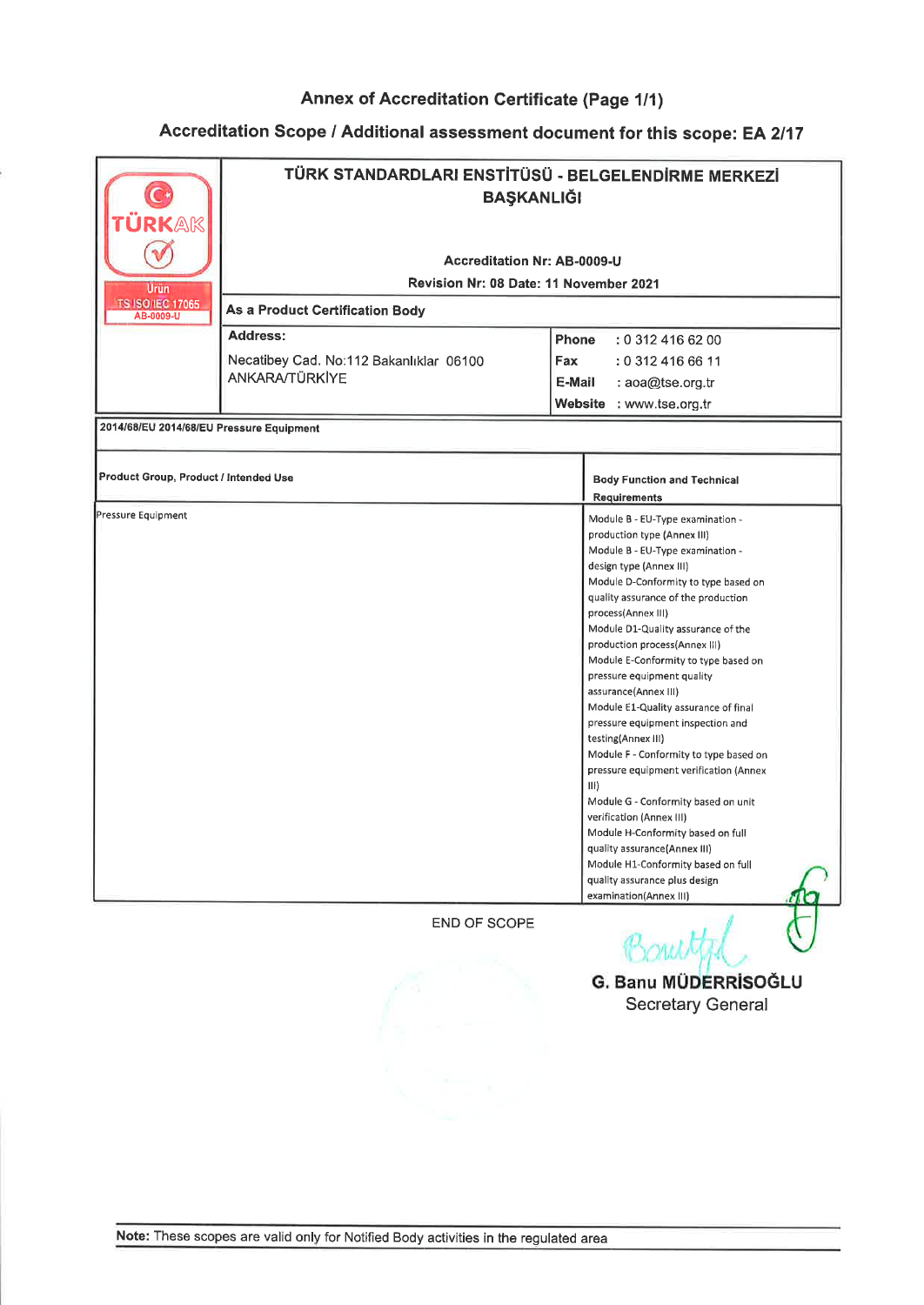## Accreditation Scope / Additional assessment document for this scope: EA 2/17

| <b>JRKAK</b><br>Urun<br><b>TS ISO/IEC 17065</b> | TÜRK STANDARDLARI ENSTİTÜSÜ - BELGELENDİRME MERKEZİ<br><b>BAŞKANLIĞI</b><br><b>Accreditation Nr: AB-0009-U</b><br>Revision Nr: 08 Date: 11 November 2021 |                                                                                                                                                       |  |
|-------------------------------------------------|----------------------------------------------------------------------------------------------------------------------------------------------------------|-------------------------------------------------------------------------------------------------------------------------------------------------------|--|
| As a Product Certification Body<br>AB-0009-U    |                                                                                                                                                          |                                                                                                                                                       |  |
|                                                 | Address:                                                                                                                                                 | Phone<br>: 0 312 416 62 00                                                                                                                            |  |
|                                                 | Necatibey Cad. No:112 Bakanlıklar 06100                                                                                                                  | Fax<br>: 0 312 416 66 11                                                                                                                              |  |
|                                                 | <b>ANKARA/TÜRKİYE</b>                                                                                                                                    | E-Mail<br>: aoa@tse.org.tr                                                                                                                            |  |
|                                                 |                                                                                                                                                          | <b>Website</b><br>: www.tse.org.tr                                                                                                                    |  |
| 2014/31/EU Non-automatic weighing instruments   |                                                                                                                                                          |                                                                                                                                                       |  |
| Product Group, Product / Intended Use           |                                                                                                                                                          | <b>Body Function and Technical</b><br><b>Requirements</b>                                                                                             |  |
| Non-Automatic Weighing Instruments              |                                                                                                                                                          | -EU Type Examination (Annex II - Module<br>B)<br>-Conformity to type based on quality<br>assurance of the production process<br>(Annex II - Module D) |  |
|                                                 | <b>END OF SCOPE</b>                                                                                                                                      | <b>Contraction</b>                                                                                                                                    |  |

Secretary General Ii G. Banu MÜDERRİSOĞLI

 $C$ ,OAU $\mathcal{M}_{\mathcal{H}}$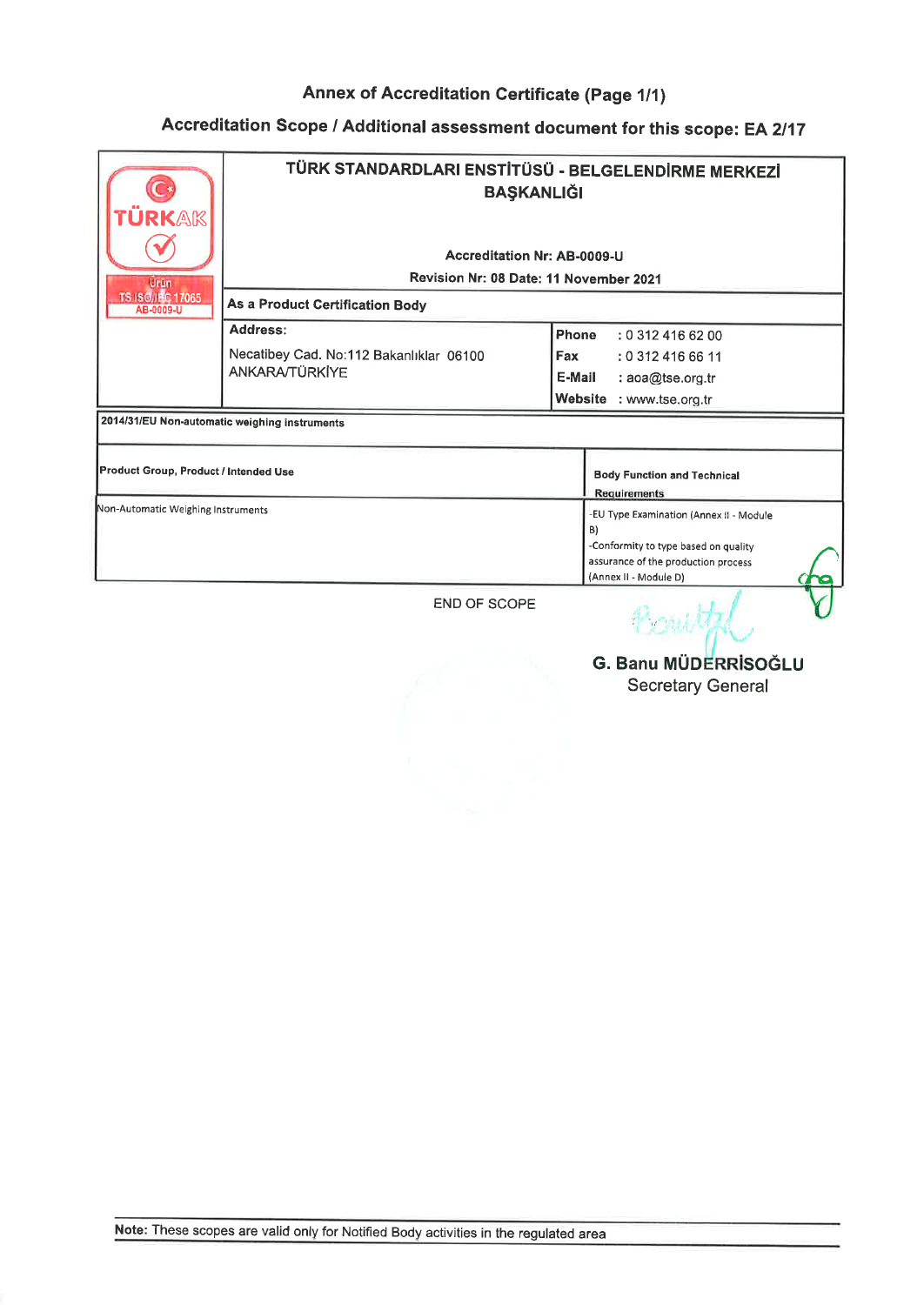| <b>JRKAK</b>                                                                               | TÜRK STANDARDLARI ENSTİTÜSÜ - BELGELENDİRME MERKEZİ<br><b>BAŞKANLIĞI</b> |                                                              |  |  |
|--------------------------------------------------------------------------------------------|--------------------------------------------------------------------------|--------------------------------------------------------------|--|--|
|                                                                                            | Accreditation Nr: AB-0009-U                                              |                                                              |  |  |
|                                                                                            | Revision Nr: 08 Date: 11 November 2021                                   |                                                              |  |  |
| Urun<br><b>TS ISO/IEC 17065</b>                                                            |                                                                          |                                                              |  |  |
| AB-0009-U                                                                                  | As a Product Certification Body                                          |                                                              |  |  |
|                                                                                            | Address:                                                                 | Phone<br>: 0 312 416 62 00                                   |  |  |
|                                                                                            | Necatibey Cad. No:112 Bakanlıklar 06100                                  | <b>Fax</b><br>: 0 312 416 66 11                              |  |  |
|                                                                                            | <b>ANKARA/TÜRKİYE</b>                                                    | E-Mail<br>: aoa@tse.org.tr                                   |  |  |
|                                                                                            |                                                                          | Website : www.tse.org.tr                                     |  |  |
| 2014/32/EU Measuring Instruments                                                           |                                                                          |                                                              |  |  |
|                                                                                            |                                                                          |                                                              |  |  |
| Product Group, Product / Intended Use                                                      |                                                                          | <b>Body Function and Technical</b><br><b>Requirements</b>    |  |  |
| Water Meters (Annex III MI-001)                                                            |                                                                          | - Type-examination (Annex II - Module                        |  |  |
| Gas Meters and Volume Conversion Devices (Annex IV MI-002)                                 |                                                                          | B)                                                           |  |  |
| Active Electrical Energy Meters (Annex V MI-003)<br>Thermal Energy Meter (Annex VI MI-004) |                                                                          | - Conformity to type based on quality                        |  |  |
| Measuring Instruments for Liquids Other than Water (Annex VII MI-005)                      |                                                                          | assurance of the production process<br>(Annex II - Module D) |  |  |
|                                                                                            |                                                                          | - Conformity to type based on product                        |  |  |
|                                                                                            |                                                                          | verification (Annex II - Module F)                           |  |  |
|                                                                                            |                                                                          | - Conformity based on full quality                           |  |  |
|                                                                                            |                                                                          | assurance plus design examination (                          |  |  |
|                                                                                            |                                                                          | Annex II - Module H1)                                        |  |  |
|                                                                                            | END OF SCOPE                                                             |                                                              |  |  |

l i

G. Banu MüDERRısoĞLU Secretary General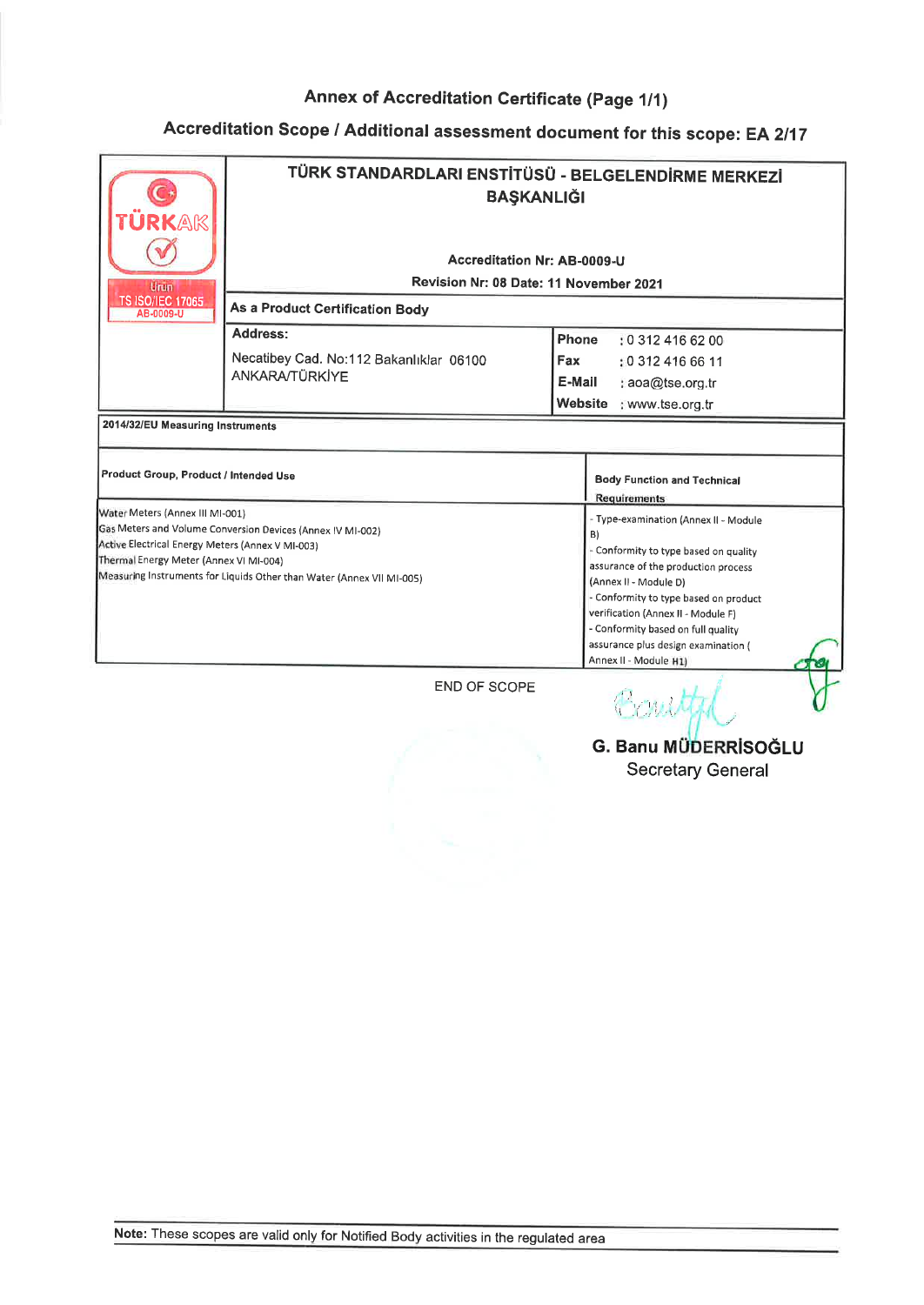## Accreditation Scope / Additional assessment document for this scope: EA 2/17

| <b>RKAK</b>                                                           | TÜRK STANDARDLARI ENSTİTÜSÜ - BELGELENDİRME MERKEZİ<br><b>BAŞKANLIĞI</b>                                 |                                                                                |  |
|-----------------------------------------------------------------------|----------------------------------------------------------------------------------------------------------|--------------------------------------------------------------------------------|--|
|                                                                       | Accreditation Nr: AB-0009-U<br>Revision Nr: 08 Date: 11 November 2021<br>As a Product Certification Body |                                                                                |  |
| Urun.                                                                 |                                                                                                          |                                                                                |  |
| <b>TS ISO/ILE 17065</b><br>AB-0009-U                                  |                                                                                                          |                                                                                |  |
|                                                                       | Address:                                                                                                 | Phone<br>: 0.3124166200                                                        |  |
|                                                                       | Necatibey Cad. No:112 Bakanlıklar 06100                                                                  | <b>Fax</b><br>: 0 312 416 66 11                                                |  |
|                                                                       | ANKARA/TÜRKİYE                                                                                           | E-Mail<br>: aoa@tse.org.tr                                                     |  |
|                                                                       |                                                                                                          | Website<br>: www.tse.org.tr                                                    |  |
| 2016/426/EU Appliances Burning Gaseous Fuels Regulation (2016/426/EU) |                                                                                                          |                                                                                |  |
| Product Group, Product / Intended Use                                 |                                                                                                          | <b>Body Function and Technical</b><br><b>Requirements</b>                      |  |
| Appliances (burning gaseous fuels)                                    |                                                                                                          | EU-Type Examination - Production<br>type(Annex III - Module B)                 |  |
|                                                                       |                                                                                                          | Conformity to type based on quality                                            |  |
|                                                                       |                                                                                                          | assurance of the production<br>process(Annex III - Module D)                   |  |
|                                                                       |                                                                                                          | Conformity to type based on product<br>quality assurance(Annex III - Module E) |  |
|                                                                       |                                                                                                          |                                                                                |  |

END OF SCOPE

 $\sqrt{a}$ Bonutted. G. Banu MÜDERRİSOĞLU

Secretary General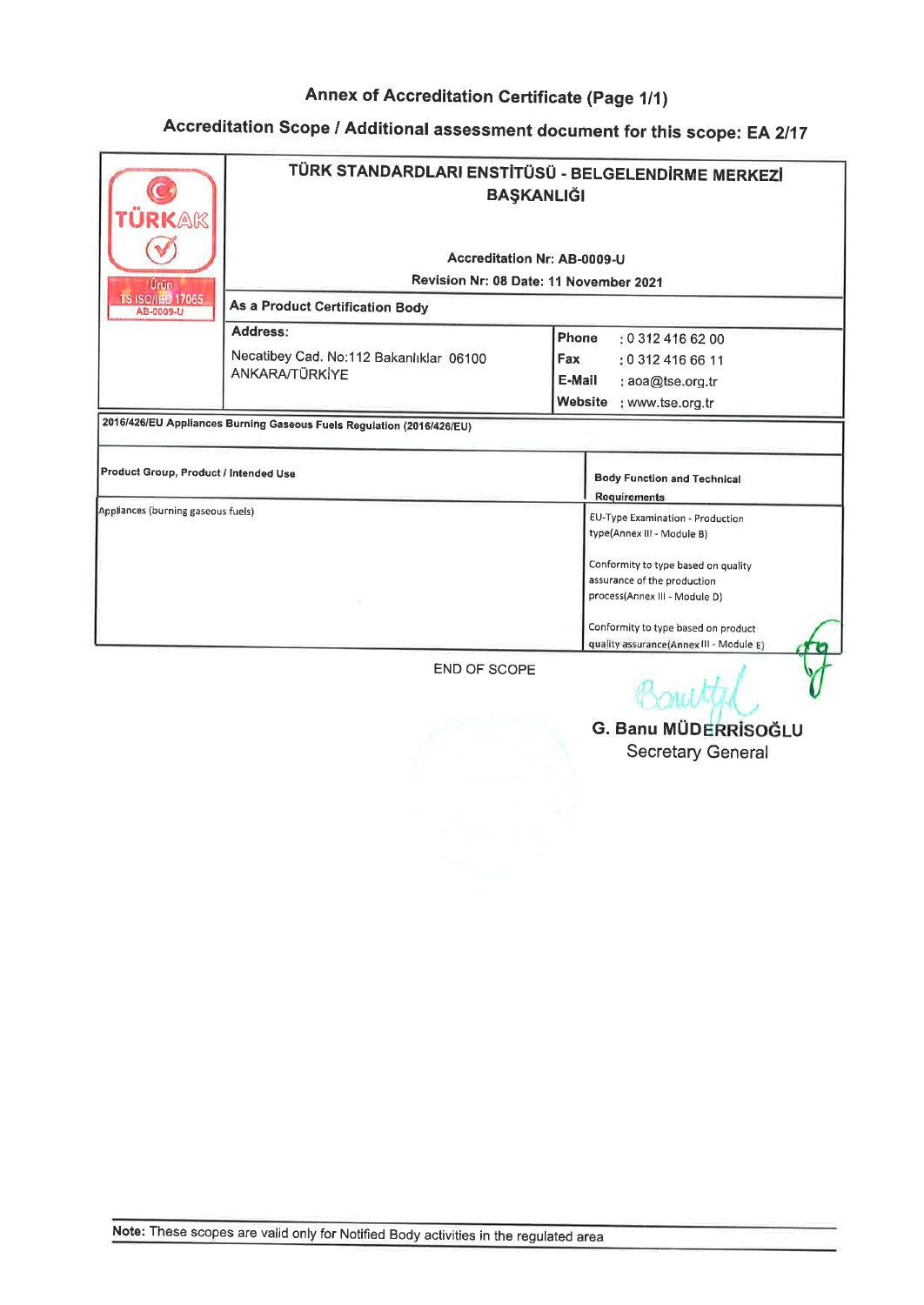| <b>Accreditation Nr: AB-0009-U</b><br><b>Revision Nr: 08 Date: 11 November 2021</b><br>Urün<br><b>TS ISO/IEC 17065</b><br>As a Product Certification Body<br>AB-0009-U<br>Address:<br>Phone<br>: 0 312 416 62 00<br>Necatibey Cad. No:112 Bakanlıklar 06100<br>Fax<br>: 0 312 416 66 11<br>ANKARA/TÜRKİYE<br>E-Mail<br>: aoa@tse.org.tr<br>Website : www.tse.org.tr<br>2016/425/EU Personel Protective Equipment (2016/425/EU)<br>Product Group, Product / Intended Use<br><b>Body Function and Technical</b><br><b>Requirements</b><br>Equipment providing foot, leg and anti-slip protection<br>Annex V EU type-examination (Module<br>B)<br>Annex VII Supervised product checks at<br>random intervals (Module C2)<br>Annex VIII Quality assurance of the<br>production process (Module D)<br>EN 50321<br>EN ISO 20345<br>EN ISO 20346<br>EN ISO 20347<br>EN 14404+A1<br>EN 15090<br>Annex V EU type-examination (Module<br>B)<br>Annex VII Supervised product checks at<br>random intervals (Module C2)<br>Annex VIII Quality assurance of the<br>production process (Module D)<br>EN 397+A1<br>EN 812<br>Annex V EU type-examination (Module<br>B)<br>Annex VII Supervised product checks at<br>random intervals (Module C2)<br>Annex VIII Quality assurance of the<br>production process (Module D)<br>EN 388<br>EN 407 | ÜRKAK | TÜRK STANDARDLARI ENSTİTÜSÜ - BELGELENDİRME MERKEZİ<br><b>BAŞKANLIĞI</b> |  |  |  |
|-------------------------------------------------------------------------------------------------------------------------------------------------------------------------------------------------------------------------------------------------------------------------------------------------------------------------------------------------------------------------------------------------------------------------------------------------------------------------------------------------------------------------------------------------------------------------------------------------------------------------------------------------------------------------------------------------------------------------------------------------------------------------------------------------------------------------------------------------------------------------------------------------------------------------------------------------------------------------------------------------------------------------------------------------------------------------------------------------------------------------------------------------------------------------------------------------------------------------------------------------------------------------------------------------------------------------------|-------|--------------------------------------------------------------------------|--|--|--|
| Equipment Providing Protection Against Heat [ > 100°C and Fire And Flame ]                                                                                                                                                                                                                                                                                                                                                                                                                                                                                                                                                                                                                                                                                                                                                                                                                                                                                                                                                                                                                                                                                                                                                                                                                                                    |       |                                                                          |  |  |  |
| Protective Equipment Against Mechanical Risks<br>Protective Equipment Against Slipping<br>Equipment Providing Protection Against Cold [ > -50°C]<br>Equipment Providing Protection Against Heat [ < 100 °C]<br>Protective Equipment Against Electric Shock<br>Protective Equipment Against Static Compression<br>Equipment providing head protection<br>Protective Equipment Against Mechanical Risks<br><b>Equipment providing hand and arm protection</b><br>Protective Gloves Against Mechanical Risks<br>Protective Gloves Against Thermal Risks                                                                                                                                                                                                                                                                                                                                                                                                                                                                                                                                                                                                                                                                                                                                                                          |       |                                                                          |  |  |  |
|                                                                                                                                                                                                                                                                                                                                                                                                                                                                                                                                                                                                                                                                                                                                                                                                                                                                                                                                                                                                                                                                                                                                                                                                                                                                                                                               |       |                                                                          |  |  |  |
|                                                                                                                                                                                                                                                                                                                                                                                                                                                                                                                                                                                                                                                                                                                                                                                                                                                                                                                                                                                                                                                                                                                                                                                                                                                                                                                               |       |                                                                          |  |  |  |
|                                                                                                                                                                                                                                                                                                                                                                                                                                                                                                                                                                                                                                                                                                                                                                                                                                                                                                                                                                                                                                                                                                                                                                                                                                                                                                                               |       |                                                                          |  |  |  |
|                                                                                                                                                                                                                                                                                                                                                                                                                                                                                                                                                                                                                                                                                                                                                                                                                                                                                                                                                                                                                                                                                                                                                                                                                                                                                                                               |       |                                                                          |  |  |  |
|                                                                                                                                                                                                                                                                                                                                                                                                                                                                                                                                                                                                                                                                                                                                                                                                                                                                                                                                                                                                                                                                                                                                                                                                                                                                                                                               |       |                                                                          |  |  |  |
|                                                                                                                                                                                                                                                                                                                                                                                                                                                                                                                                                                                                                                                                                                                                                                                                                                                                                                                                                                                                                                                                                                                                                                                                                                                                                                                               |       |                                                                          |  |  |  |
|                                                                                                                                                                                                                                                                                                                                                                                                                                                                                                                                                                                                                                                                                                                                                                                                                                                                                                                                                                                                                                                                                                                                                                                                                                                                                                                               |       |                                                                          |  |  |  |
|                                                                                                                                                                                                                                                                                                                                                                                                                                                                                                                                                                                                                                                                                                                                                                                                                                                                                                                                                                                                                                                                                                                                                                                                                                                                                                                               |       |                                                                          |  |  |  |
|                                                                                                                                                                                                                                                                                                                                                                                                                                                                                                                                                                                                                                                                                                                                                                                                                                                                                                                                                                                                                                                                                                                                                                                                                                                                                                                               |       |                                                                          |  |  |  |
|                                                                                                                                                                                                                                                                                                                                                                                                                                                                                                                                                                                                                                                                                                                                                                                                                                                                                                                                                                                                                                                                                                                                                                                                                                                                                                                               |       |                                                                          |  |  |  |
|                                                                                                                                                                                                                                                                                                                                                                                                                                                                                                                                                                                                                                                                                                                                                                                                                                                                                                                                                                                                                                                                                                                                                                                                                                                                                                                               |       |                                                                          |  |  |  |
|                                                                                                                                                                                                                                                                                                                                                                                                                                                                                                                                                                                                                                                                                                                                                                                                                                                                                                                                                                                                                                                                                                                                                                                                                                                                                                                               |       |                                                                          |  |  |  |
|                                                                                                                                                                                                                                                                                                                                                                                                                                                                                                                                                                                                                                                                                                                                                                                                                                                                                                                                                                                                                                                                                                                                                                                                                                                                                                                               |       |                                                                          |  |  |  |
|                                                                                                                                                                                                                                                                                                                                                                                                                                                                                                                                                                                                                                                                                                                                                                                                                                                                                                                                                                                                                                                                                                                                                                                                                                                                                                                               |       |                                                                          |  |  |  |
|                                                                                                                                                                                                                                                                                                                                                                                                                                                                                                                                                                                                                                                                                                                                                                                                                                                                                                                                                                                                                                                                                                                                                                                                                                                                                                                               |       |                                                                          |  |  |  |
|                                                                                                                                                                                                                                                                                                                                                                                                                                                                                                                                                                                                                                                                                                                                                                                                                                                                                                                                                                                                                                                                                                                                                                                                                                                                                                                               |       |                                                                          |  |  |  |
|                                                                                                                                                                                                                                                                                                                                                                                                                                                                                                                                                                                                                                                                                                                                                                                                                                                                                                                                                                                                                                                                                                                                                                                                                                                                                                                               |       |                                                                          |  |  |  |
|                                                                                                                                                                                                                                                                                                                                                                                                                                                                                                                                                                                                                                                                                                                                                                                                                                                                                                                                                                                                                                                                                                                                                                                                                                                                                                                               |       |                                                                          |  |  |  |
|                                                                                                                                                                                                                                                                                                                                                                                                                                                                                                                                                                                                                                                                                                                                                                                                                                                                                                                                                                                                                                                                                                                                                                                                                                                                                                                               |       |                                                                          |  |  |  |
|                                                                                                                                                                                                                                                                                                                                                                                                                                                                                                                                                                                                                                                                                                                                                                                                                                                                                                                                                                                                                                                                                                                                                                                                                                                                                                                               |       |                                                                          |  |  |  |
|                                                                                                                                                                                                                                                                                                                                                                                                                                                                                                                                                                                                                                                                                                                                                                                                                                                                                                                                                                                                                                                                                                                                                                                                                                                                                                                               |       |                                                                          |  |  |  |
|                                                                                                                                                                                                                                                                                                                                                                                                                                                                                                                                                                                                                                                                                                                                                                                                                                                                                                                                                                                                                                                                                                                                                                                                                                                                                                                               |       |                                                                          |  |  |  |
|                                                                                                                                                                                                                                                                                                                                                                                                                                                                                                                                                                                                                                                                                                                                                                                                                                                                                                                                                                                                                                                                                                                                                                                                                                                                                                                               |       |                                                                          |  |  |  |
|                                                                                                                                                                                                                                                                                                                                                                                                                                                                                                                                                                                                                                                                                                                                                                                                                                                                                                                                                                                                                                                                                                                                                                                                                                                                                                                               |       |                                                                          |  |  |  |
|                                                                                                                                                                                                                                                                                                                                                                                                                                                                                                                                                                                                                                                                                                                                                                                                                                                                                                                                                                                                                                                                                                                                                                                                                                                                                                                               |       |                                                                          |  |  |  |
|                                                                                                                                                                                                                                                                                                                                                                                                                                                                                                                                                                                                                                                                                                                                                                                                                                                                                                                                                                                                                                                                                                                                                                                                                                                                                                                               |       |                                                                          |  |  |  |
|                                                                                                                                                                                                                                                                                                                                                                                                                                                                                                                                                                                                                                                                                                                                                                                                                                                                                                                                                                                                                                                                                                                                                                                                                                                                                                                               |       |                                                                          |  |  |  |
|                                                                                                                                                                                                                                                                                                                                                                                                                                                                                                                                                                                                                                                                                                                                                                                                                                                                                                                                                                                                                                                                                                                                                                                                                                                                                                                               |       |                                                                          |  |  |  |
|                                                                                                                                                                                                                                                                                                                                                                                                                                                                                                                                                                                                                                                                                                                                                                                                                                                                                                                                                                                                                                                                                                                                                                                                                                                                                                                               |       |                                                                          |  |  |  |
|                                                                                                                                                                                                                                                                                                                                                                                                                                                                                                                                                                                                                                                                                                                                                                                                                                                                                                                                                                                                                                                                                                                                                                                                                                                                                                                               |       |                                                                          |  |  |  |
|                                                                                                                                                                                                                                                                                                                                                                                                                                                                                                                                                                                                                                                                                                                                                                                                                                                                                                                                                                                                                                                                                                                                                                                                                                                                                                                               |       |                                                                          |  |  |  |
|                                                                                                                                                                                                                                                                                                                                                                                                                                                                                                                                                                                                                                                                                                                                                                                                                                                                                                                                                                                                                                                                                                                                                                                                                                                                                                                               |       |                                                                          |  |  |  |
|                                                                                                                                                                                                                                                                                                                                                                                                                                                                                                                                                                                                                                                                                                                                                                                                                                                                                                                                                                                                                                                                                                                                                                                                                                                                                                                               |       |                                                                          |  |  |  |
|                                                                                                                                                                                                                                                                                                                                                                                                                                                                                                                                                                                                                                                                                                                                                                                                                                                                                                                                                                                                                                                                                                                                                                                                                                                                                                                               |       |                                                                          |  |  |  |
|                                                                                                                                                                                                                                                                                                                                                                                                                                                                                                                                                                                                                                                                                                                                                                                                                                                                                                                                                                                                                                                                                                                                                                                                                                                                                                                               |       |                                                                          |  |  |  |
| EN 420+A1                                                                                                                                                                                                                                                                                                                                                                                                                                                                                                                                                                                                                                                                                                                                                                                                                                                                                                                                                                                                                                                                                                                                                                                                                                                                                                                     |       |                                                                          |  |  |  |
|                                                                                                                                                                                                                                                                                                                                                                                                                                                                                                                                                                                                                                                                                                                                                                                                                                                                                                                                                                                                                                                                                                                                                                                                                                                                                                                               |       |                                                                          |  |  |  |